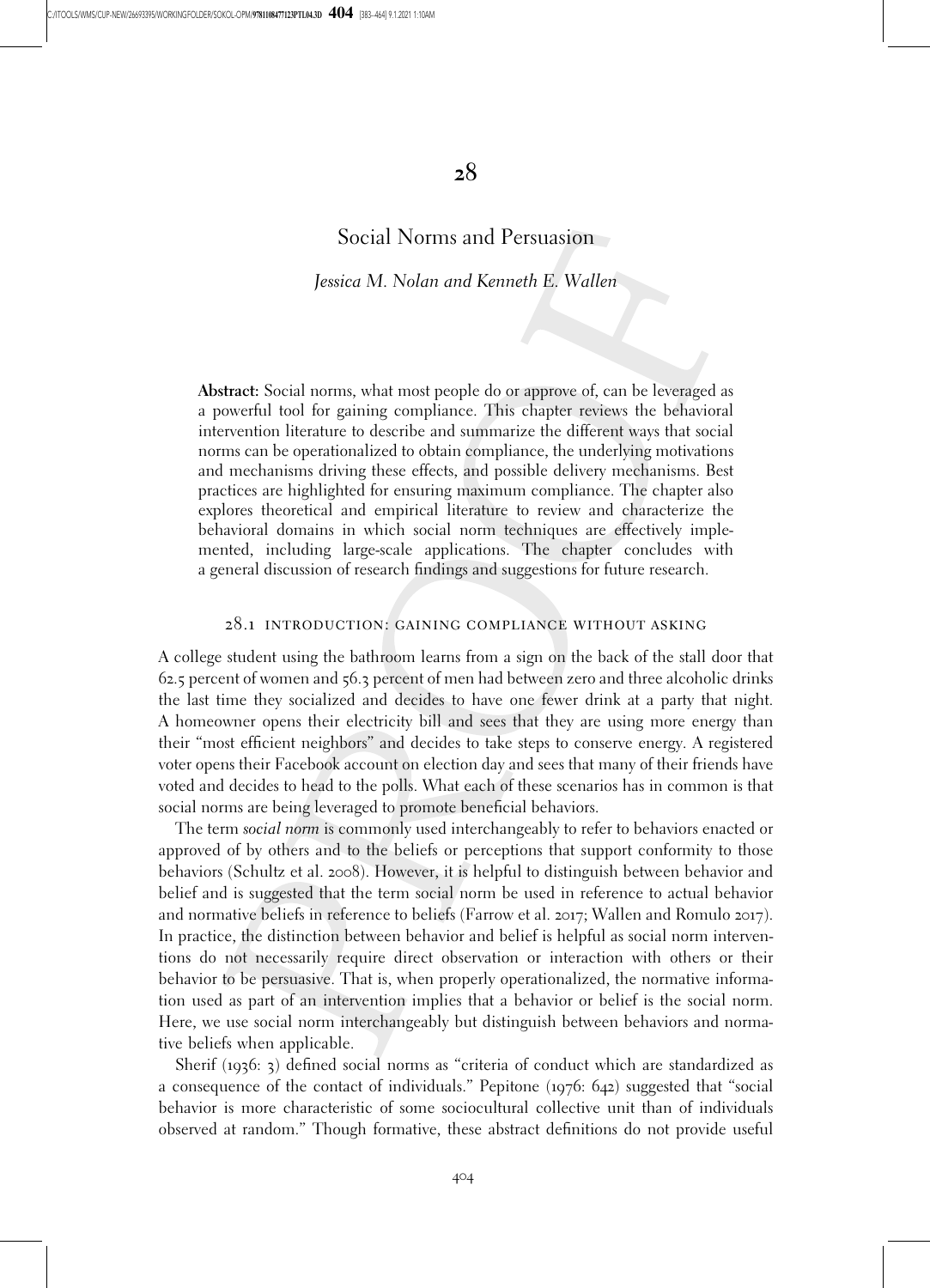operational guidance toward empirical measurement and application. A more useful definition comes from Cialdini and Trost (1998: 152): "rules and standards that are understood by members of a group, and that guide and/or constrain social behavior without the force of laws." A variant from van Kleef et al. (2019: 1) suggests "implicit or explicit rules or principles that are understood by members of a group and that guide and/or constrain behavior without the force of laws to engender proper conduct." More simply, Paluck and Ball (2010) define a social norm as the perception that certain attitudes and behaviors are considered typical or desirable in a person's community. A synthesis of these from Nolan (2017: 148) offers some necessary specificity: "rules and standards that are understood by members of a group, and that guide morally relevant social behavior by way of social sanctions, instead of the force of laws."

These definitions highlight a common dimensionality associated with social norms, that is, typical and desirable, and the importance of social sanctions. The two-dimensional social norm framework distinguishes between information (typical) and normative (desirable) influence – the is and ought (Deutsch and Gerard 1955). In the 1990s, Cialdini et al. (1990) mainstreamed these dimensions, which they termed descriptive (typical) and injunctive (desirable). The descriptive norm provides information on what is typical, common, or normal, that is, what most people do, while descriptive normative *beliefs* refer to what one thinks most people do. The injunctive norm provides information on what ought to be done, referring to a social rule that proscribes or prescribes (un)desirable behavior, while injunctive normative beliefs refer to the perception that a behavior is approved or disapproved of.

Since the 1990s, social norm research and interventions have been predominately based on the descriptive/injunctive framework. More recently, Bicchieri (2017) suggests an operationalization based on the ideas of social expectations and preferences (see also Mackie et al. 2015). Here, a social norm is defined as a pattern of behavior such that an individual prefers to conform to it on the condition that they believe that most people in the relevant social network conform to it and/or that most people in the relevant social network believe that they ought to conform to it. Said another way, you are most likely to be persuaded to behave in a certain way if you hold the expectations that (1) enough people conform to the behavioral rule (empirical expectation; typical/descriptive), (2) enough people think that you should conform to the rule and will sanction you for nonconformity (normative expectation; desirable/injunctive), and (3) you prefer to conform to the rule based on those empirical and normative expectations (conditional preference). In this framework, two orders of normative beliefs/expectations exist; a first-order belief about what others do and what others should do and a second-order belief about what others believe I/others do and what others believe I/ others should do, the latter of which is assumed to be most persuasive. In general, the idea that we hold beliefs about others' expectations of a typical or desirable behavior or belief is the predominant principle.

With social norms defined, there are a few things that are worth noting about social norms interventions. First, unlike other popular compliance techniques such as the door-in-the-face (Cialdini et al. 1975), the foot-in-the-door (Freedman and Fraser 1966), and the even-a-penny techniques (Cialdini and Schroeder 1976), social norms interventions do not require a face-to -face interaction or that an explicit request is made of the target. Instead, the request is implied by the normative information "everyone is (not) doing X, so you should (not) do it too." Although some interventions do attach a specific request to the normative information, such requests are not required for social norms interventions to be effective.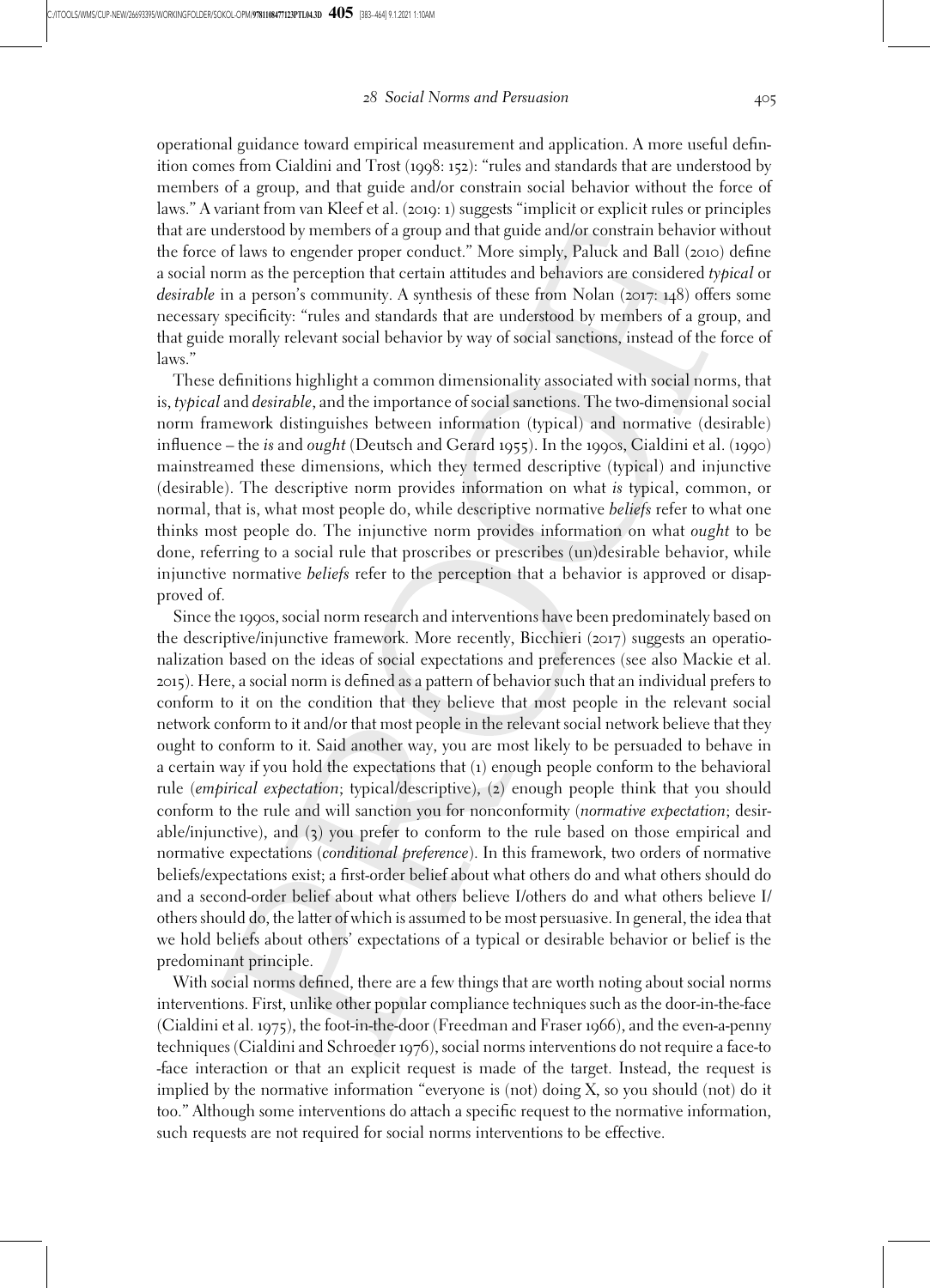In this chapter we focus on experimental research conducted in the past two decades that investigated deliberate attempts to leverage social norms to promote beneficial attitudes and behaviors. While naturally existing social norms can also be a source of persuasion, investigations of such norms are typically correlational and do not allow for conclusions to be drawn about social norms as a causal influence. In the remainder of the chapter, we discuss the behavioral domains that have utilized and tested social norms interventions, how social norms have been operationalized and delivered across these domains, best practices for ensuring an effective intervention as well as discussion of the underlying motivations and mechanisms driving these effects.

### 28.2 evidence for effectiveness across behavioral domains

Social norms interventions have been used successfully to change a wide variety of behaviors including health-related behaviors such as problematic drinking and eating, proenvironmental behaviors such as energy and water conservation, and prosocial behaviors such as donating to charities.

**Problematic Drinking.** Research on social norms marketing began in the 1980s with interventions designed to reduce problematic drinking on college campuses (Perkins and Berkowitz 1986; Perkins 2003). Since then, the field has seen a surge in research exploring social norms as a tool for reducing both the rate and the frequency of alcohol consumption among college students, particularly those high users who are most at risk for alcohol-related problems such as blacking out. The typical intervention advertises that alcohol consumption by peers is less than many people expect. A recent meta-analysis of 44 studies comprising 17,445 participants found that social norms interventions targeting alcohol consumption produce substantial changes in normative beliefs (in the direction of the advertised norm) which then led to smaller, but not insignificant, changes in behaviors such as alcohol intake and binge drinking (Prestwich, et al. 2016). These results are especially impressive given that most of the social norms interventions were brief single-exposure communications that were not delivered face-to-face. Importantly, social norms interventions were found to be more effective than social influence interventions that relied on other techniques, such as social support.

The effectiveness of social norms marketing campaigns to address problematic drinking is not limited to college campuses. A statewide social norms marketing campaign targeting young adults in Montana successfully changed normative beliefs about drinking and driving (Perkins et al. 2010). The social norms campaign included TV, radio, and print ads that advertised that most young adults in Montana (four out of five) do not drink and drive and portrayed designating a driver as a normative activity. Following the intervention, young adults in counties exposed to the social norms campaign reported a 2 percent decrease in driving after drinking, while those in the control condition saw a 12 percent increase.

Healthy Eating. While most research on social norms marketing for problematic drinking has been conducted in field settings, research on social norms interventions for healthy eating has been primarily conducted in the laboratory. Although conducted in what might be considered an artificial setting, a strength of this research is that it typically measures actual eating behavior, operationalized either as choice or as quantity of one or more target foods. A meta-analysis of interventions that manipulated eating norms showed that participants who were led to believe that past participants had eaten a lot of cookies (or other unhealthy food)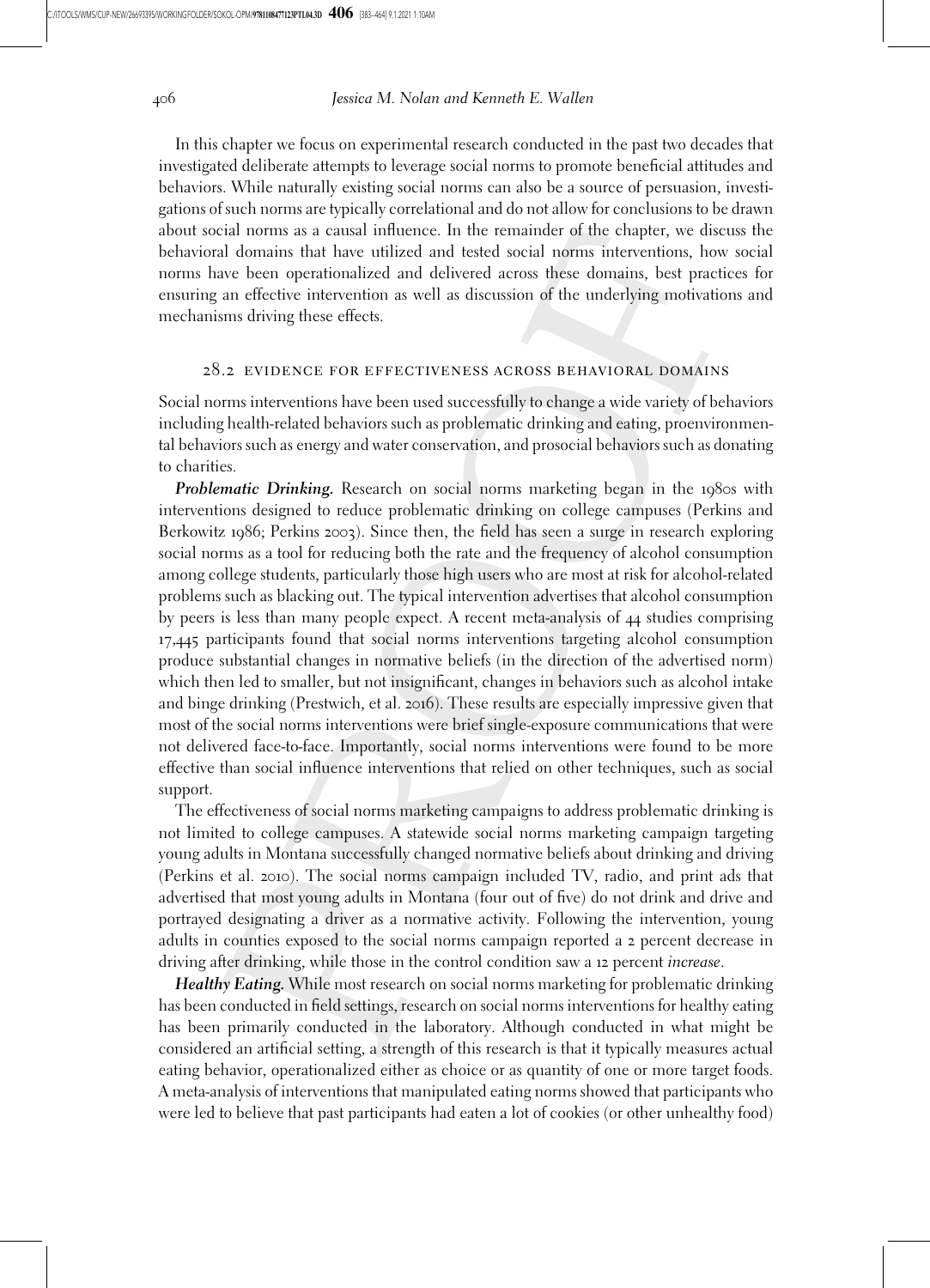consumed more of the high-calorie food themselves, compared to a control condition, while the reverse was true when participants were told that most previous participants had consumed a small quantity of the food (Robinson et al. 2014). Descriptive normative information can also be used successfully to promote healthy food options, such as eating fruits and vegetables, but seem to be more effective among low consumers of such healthy snacks (Stok et al. 2016).

Other Health Behaviors. Other health-related behaviors, such as indoor tanning and sedentary behavior, may be suitable targets for social norms interventions. Office workers reported walking more, sitting less, and using the stairs more after receiving an email telling them that other employees were more active than they were during the workday (Priebe and Spink 2015). Similarly, providing students who engage in indoor tanning with a personalized feedback message highlighting their self-reported indoor tanning behavior, their estimate of the norm for indoor tanning, and the actual norm reduced future tanning intentions, particularly among high-frequency tanners who grossly overestimated the norm (Carcioppolo et al. 2019). Though promising, this study did not include a control group and so further research is required to increase confidence in the results.

Social norms interventions can influence private as well as public behaviors. College students were more likely to wash their hands after using the restroom when they saw signs indicating that members of their in-group washed their hands Lapinski et al. 2013). The normative messages were more effective than a control message both when a confederate was present in the bathroom and when the student was alone.

Most recently, the social norms approach has been adopted by researchers and practitioners working in the field of adolescent and youth sexual and reproductive health. This work is carried out globally to address problems such as child marriage, teen pregnancy, and condom use. Addressing many of these behaviors requires a multi-component approach that incorporates but does not rely solely on social norms interventions (Bingenheimer 2019).

**Energy and Water Conservation.** In a recent review of the literature on social norms and proenvironmental behavior, most studies targeted water and energy conservation or related behaviors such as reusing towels and turning off unused lights (Farrow et al. 2017). Results showed that social norms interventions are an effective way to motivate proenvironmental behavior. For example, bathroom goers in Poland were over three times as likely to turn the light off when leaving a public restroom when they saw a descriptive norm sign above the light fixture that read "the vast majority of people turn off the light when leaving a restroom." They were over eight times as likely when they saw an injunctive norm sign that read "it is commonly approved that the light should be turned off when leaving a restroom," compared to a no-sign control (Leoniak and Cwalina 2019: 3). These effects were even more pronounced when the lights were initially off when the participant entered the single stall bathroom and, thus, the contextual cues affirmed the message in the sign.

Attempts to reduce energy and water consumption lend themselves well to the social norms approach: households can be provided with regular feedback about their consumption via utility bills, and information about aggregate energy usage for a given area is readily available to the utility. Perhaps the best-known large-scale application of the social norms approach is via the Opower program. Opower has partnered with more than 100 utility districts to provide households with customized reports about how their energy consumption compares to their neighbors'. Over a ten-year period these reports were found to reduce home energy consumption by an average of 2 to 5 percent (Allcott 2011). In a large-scale field experiment, Ferraro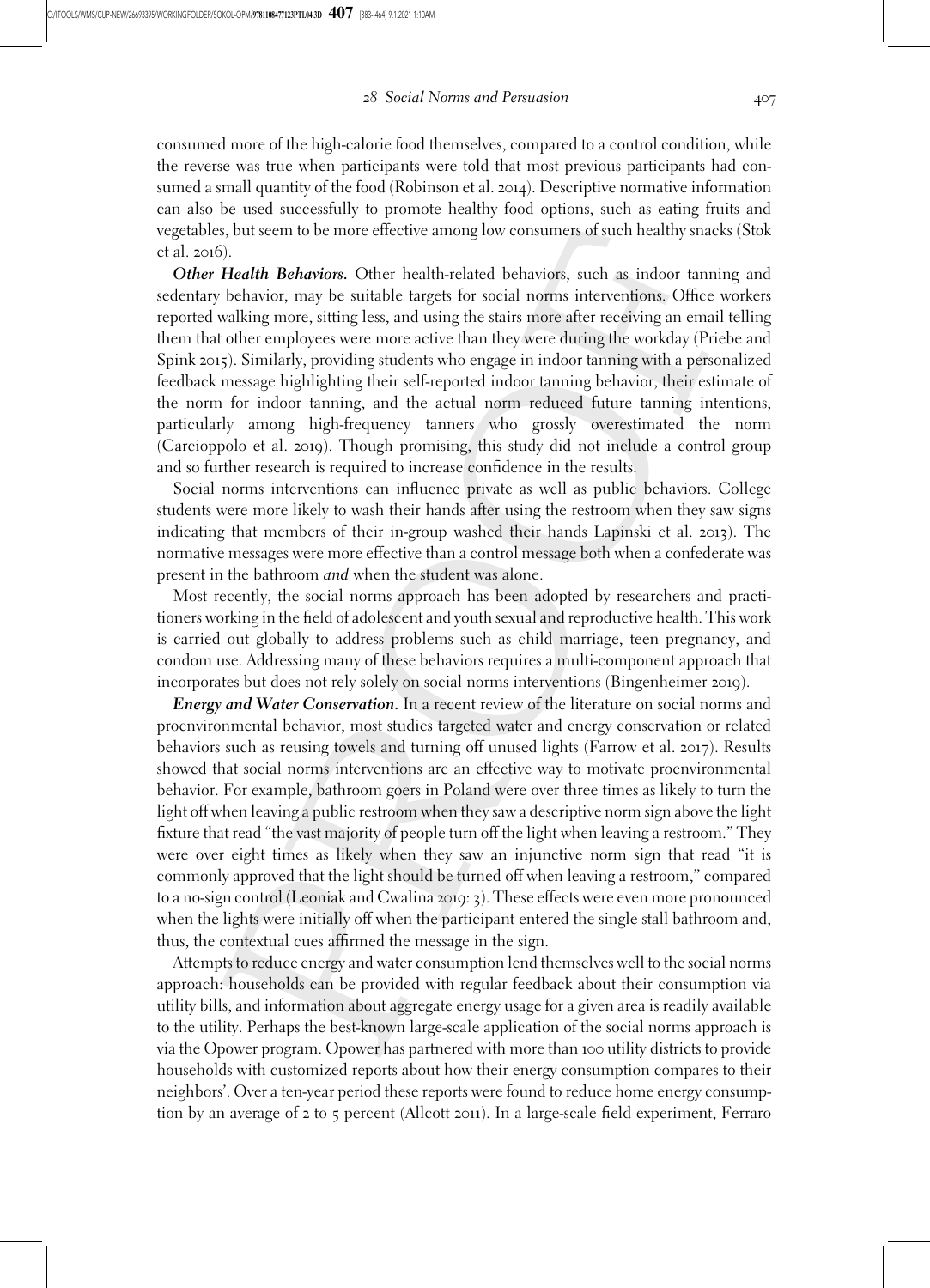et al. (2011) found that even a single "dose" of comparative normative feedback reduced home water consumption by approximately 4.8 percent compared to the control group in the summer following treatment. Importantly, social norms interventions to reduce both energy (Allcott and Rogers 2014) and water (Ferraro and Price 2013) consumption have effects that last beyond the life of the intervention.

It is worth noting that the social norms approach has worked to reduce energy consumption where more traditional approaches have failed. For example, in a study that provided participants in southern California with doorhangers once a week for four weeks, only those who saw messages indicating that a majority of their neighbors did things to conserve energy (e.g., taking shorter showers, using fans instead of air-conditioning) reduced their energy consumption in the weeks following the intervention (Nolan et al. 2008). Interestingly, those who received appeals to "save money," "protect the environment," and "do your part for future generations" perceived these messages to be more motivating than those in the social norms condition, even though they failed to actually conserve energy. Similarly, hotel guests who were told that 75 percent of guests participated in the hotel's towel reuse program were significantly more likely to reuse their towels compared to those who received the standard environmental message imploring them to "help save the environment" (Goldstein et al. 2008). Follow-up research showed that the social norms message was especially effective when it referenced "other guests who stayed in this room." This was true even though guests identified other tested reference groups, such as "citizens" or "men and women," as being more important to their identities.

While most research has focused on adoption of curtailment behaviors, social norms interventions may also be used to promote uptake of efficiency behaviors such as purchase of energy-efficient home appliances. In both a scenario study measuring hypothetical consumer choices and a survey study that asked homeowners about their intentions to purchase an efficient home heating pump, providing normative information indicating that a majority of neighbors had installed the efficient heat pump increased choices and intentions in that direction, compared to a control condition (Hafner et al. 2019). Similarly, households who received a social norms message were almost twice as likely to sign up for a utility sponsored program to install water-saving devices compared to those who received a standard appeal (Lede et al. 2019).

Other Environmental Behaviors. Surprisingly, only one study has looked at intervening with social norms to promote recycling behavior. Schultz (1999) found that providing normative feedback about the recycling behavior of neighbors increased both the frequency of participation in the curbside recycling program and the amount recycled.

Social norms interventions can also be designed to promote proenvironmental behaviors that are not yet descriptively normative. For example, Sparkmann and Walton (2017) used dynamic norms to reduce meat consumption. Specifically, they emphasized how three in ten people were making an effort to eat less meat in recent years and found that this decreased the likelihood of the participant ordering a meal with meat for their lunch, compared to a control group that read about changes in people's hobbies.

When designing a social norms message, it may be more powerful to provide people with information about what a majority of people don't do. For example, participants in a simulated online shopping environment were more likely to choose (reject) an organic (low-priced) peanut butter jar when told "other people avoid" the low-priced peanut butter versus "want" the organic version (Bergquist and Nilsson 2019).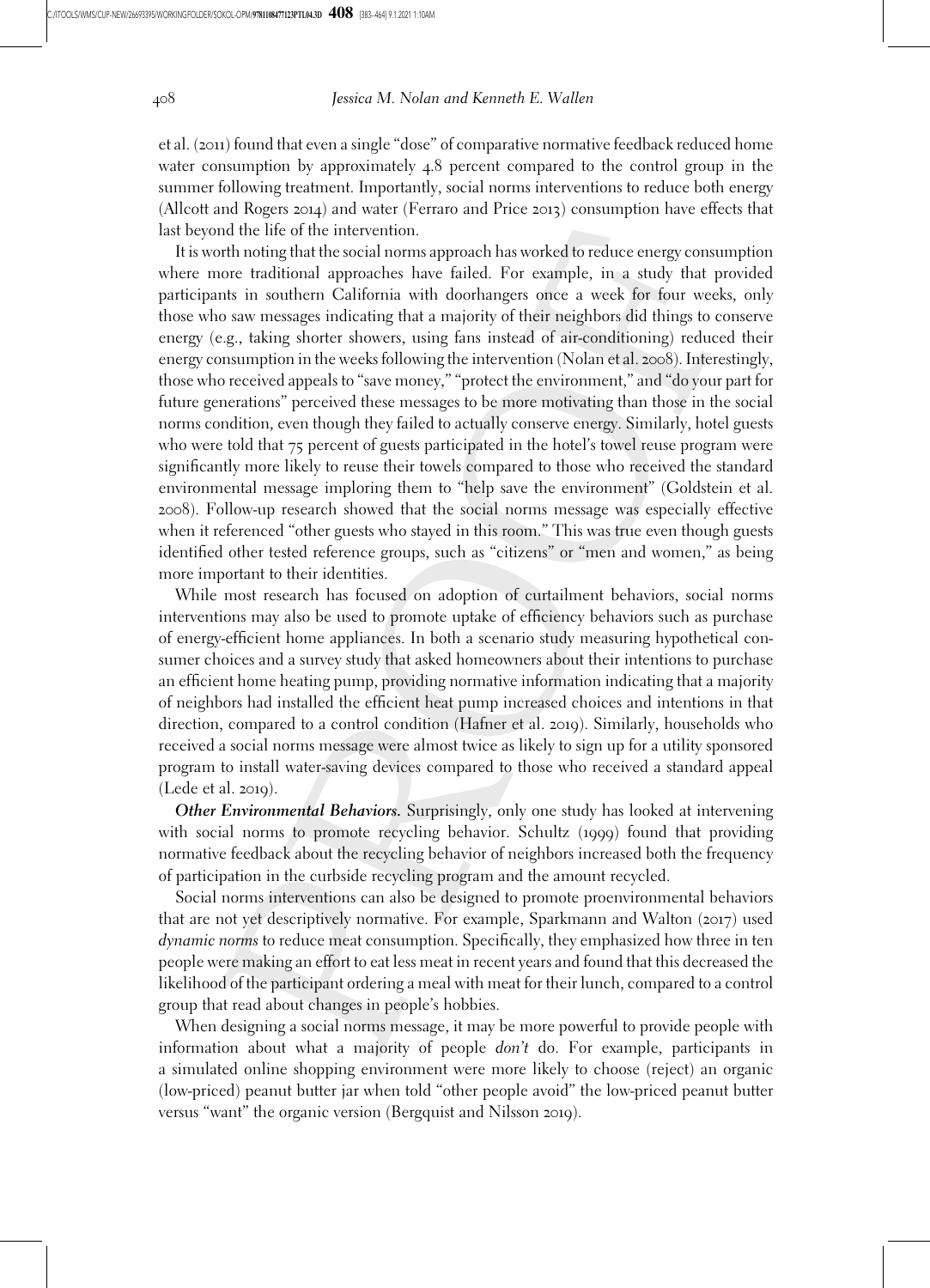Donating to Charity. Individuals are more likely to donate to charitable causes when given social proof that those who have previously been approached have complied with the request. This social proof can be provided via written information (e.g., Agerström et al. 2016) or a visual display. For example, store customers in France were more likely to donate money to build a school in the Congo when the experimenter making the request carried a transparent collection box that contained twelve coins versus one that contained no coins (Jacob et al. 2018). Similar results were found in a bakery setting when the request was made passively via a sign on the collection box located next to the register. Providing visual proof of previous donations also worked to increase donations of clothing in a door-to-door campaign.

When only a minority of people donate to charity, trending norms can be used to increase donations (Mortenson et al. 2017). Participants who were told that a minority of previous participants (48 percent) had donated to a charitable group in the past year, but that this represented a 17 percent increase, expected more participants to make a financial contribution in the coming years, and were more likely to donate their time to help the organization compared to those provided only with the minority norm or no normative information.

Other Prosocial Behaviors. Participants were more willing to sign a series of six online petitions related to international issues, such as climate change and whaling, when they believed that a large number of others (>1 million people) had already signed (Margetts et al. 2011). Additional research has shown that information about the absolute number of people who have engaged in a given behavior can be further enhanced by showing them that this number includes some of their close friends. For example, in a massive online experiment on Facebook, users who saw a message reporting how many people on Facebook voted that included profile pictures of their friends were more likely to self-report voting, to search for their polling place, and to actually vote (Bond et al. 2012). Furthermore, this increase in voting behavior then spread to close friends and close friends of close friends, showing that social norms interventions can have powerful ripple effects across social networks.

# 28.3 the operationalization of social norms

Experimental research has operationalized social norms along several lines of inquiry: descriptive and injunctive, prescriptive and proscriptive, reference group, dynamic and trending.

# 28.3.1 Descriptive and Injunctive

Descriptive norms are perhaps the most common way in which social norms are operationalized to persuade compliance. In this form, the social norm is quantified, which stems from the idea that if a person knows a belief or behavior is common, it provides social proof that an action or thought is adaptive or beneficial. Operationalization is achieved via (a) a reference to the majority of others (not) doing the target behavior or holding the belief, (b) highlighting how frequently others (do not) do the target behavior, or (c) emphasizing in some manner that (not) doing the target behavior is common. For example, Agerström et al.  $(2016: 149)$ operationalized the descriptive norm with a majority percentage to encourage prosocial behavior by stating that "73% of [students] who were asked for a contribution have donated," whereas Demarque et al. (2015: 169), to nudge proenvironmental behavior, used the statement "70% bought at least one ecological product." Others have simply used a majority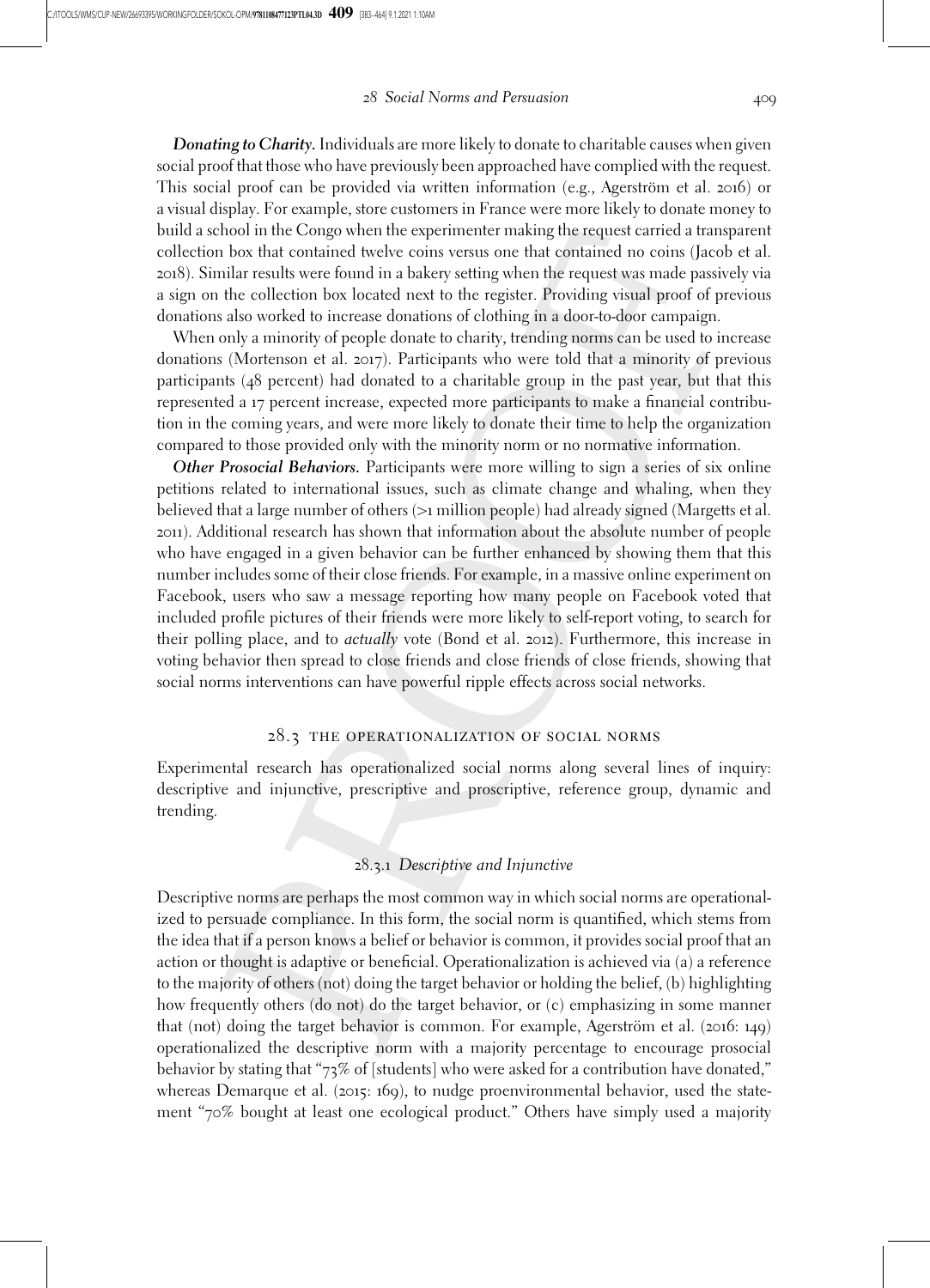descriptor: "[T]he majority of the people who used this soap helped the environment by turning off the tap while soaping hands" (Richetin et al. 2014:  $7$ ). The use of a percentage, frequency, average, or amount is a standard operationalization of a descriptive norm (see also Goldstein et al. 2008).

Experiments operationalize the descriptive norm by manipulating the physical and social environment, real or imagined, in which a target behavior occurs. For instance, to make salient a pro-litter or anti-litter descriptive norm, Cialdini et al. (1990) varied the amount of litter that participants were exposed to and observed if participants littered or not in the manipulated environment. Relatedly, Heywood and Murdock (2002) manipulated the descriptive norm, that is, the amount of litter within a park, using digitally altered images to measure participants' responses to the perceived social norm.

The injunctive norm, as complementary to the descriptive norm, has a similar operationalization within the experimental research literature. Semantically, that tends to include the words or phrases: should, ought, accept, approve, endorse, expect, will, believe, support, certify, must, would. For example, "[S]hoppers in this store believe that re-using shopping bags is a useful way to help the environment" (de Groot et al. 2013:  $1837$ ); "[Most] students indicated that participants should be willing to stay for the full hour and complete extra surveys" (Jacobson et al. 2011: 440); "[Texans] expect you to clean, drain, dry [your boat]" (Wallen and Kyle 2018: 7).

### 28.3.2 Aligned Descriptive and Injunctive

Though distinct, the interplay between descriptive and injunctive norms can affect how norms influence behavior, and the two dimensions can have a greater impact together than either alone. The combination of descriptive and injunctive is also crucial to assure congruence between the normative information communicated – for example, a behavior is common and approved by others (Smith et al. 2012). Experimental research has operationalized descriptive and injunctive alignment to increase efficacy, prevent unintended behavior, and as a component of comparative feedback. In contrast, the misalignment of descriptive and injunctive norms may actually lead to spillover from one undesirable behavior to another (see also Chapter 29 in this volume)

In practice, to improve efficacy, an operationalized alignment of descriptive and injunctive norms follows individual formats. For example, in the context of conservation and proenvironmental behavior, Schultz et al. (2008: 8) used the combined message "Many of our hotel guests have expressed to us their approval of conserving energy. When given the opportunity, nearly 75% of hotel guests choose to reuse their towels each day" to significantly increase the target behavior, above and beyond individual norm messages. Similarly, Smith et al. (2012: 355) combined "82% of the student sample engaged in energy conservation" with "85% of the student sample approved of other students who engaged in energy conservation" to significant effect, as well.

The alignment of descriptive and injunctive norms has also been operationalized to serve as a stopgap to prevent unintended behavior. Cialdini (2003: 1) explains the need for alignment by suggesting that "within the statement 'many people are doing this undesirable thing' lurks the powerful and undercutting normative message 'many people are doing this.'" That is, drawing attention to an undesirable behavior – littering, heavy drinking, unhealthy eating, etc. – as common only serves to reinforce its normativeness and cause an increase in the undesirable behavior. In cases where the desirable behavior is uncommon and an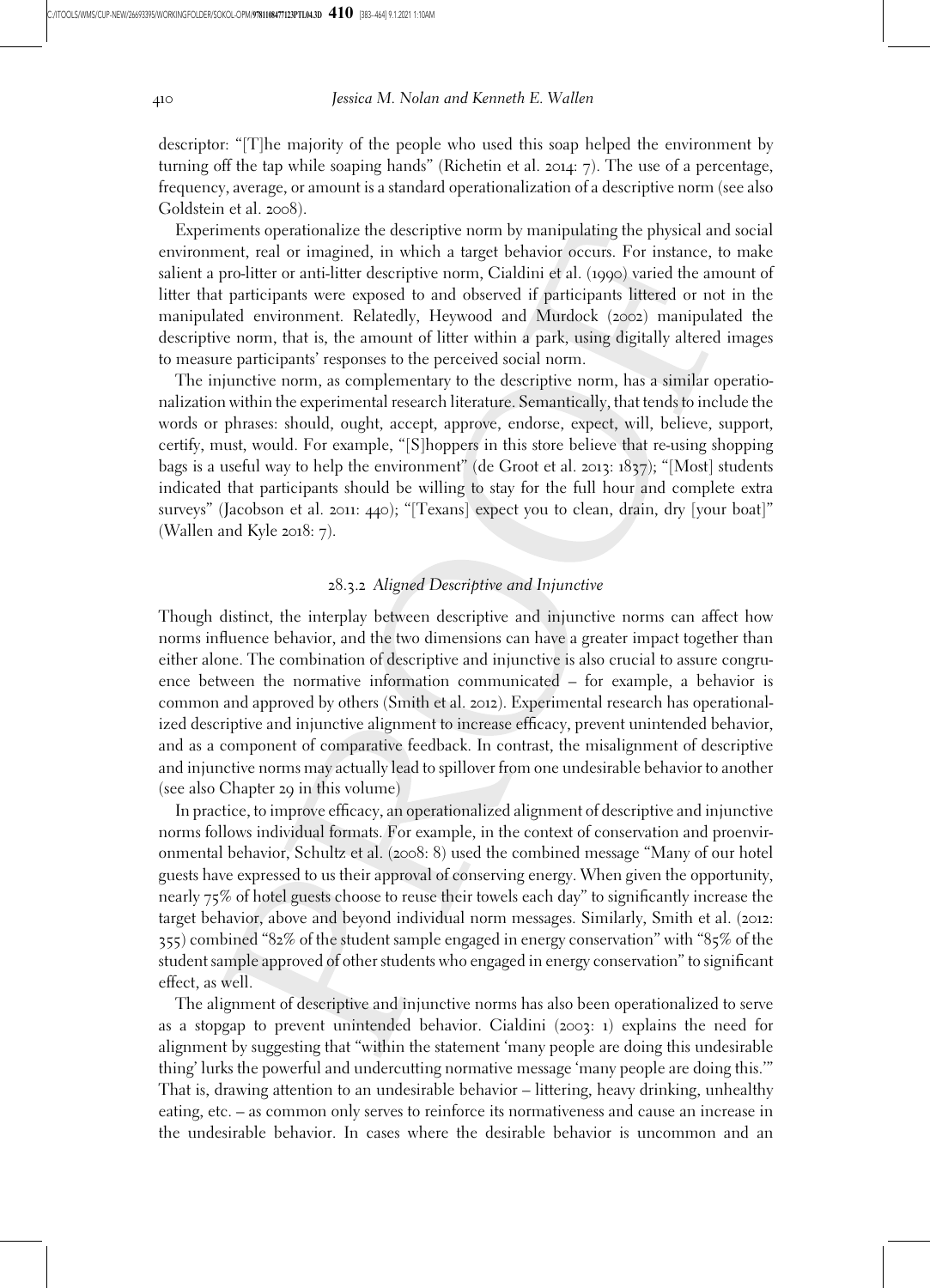undesirable one "regrettably frequent," the addition of a supportive injunctive norm is beneficial (Blanton et al. 2001). For example, Schultz et al. (2007) found that households given normative feedback showing below-average energy usage (i.e., they consumed less energy compared to their neighbors) increased their energy consumption in subsequent weeks. To increase compliance with the well-intended descriptive norm, a supportive injunctive norm was added to doorhangers – a smiley-face for below-average use, which indicates approval, and a frowny-face communicating disapproval for above-average use. This operationalization, in addition to aligning descriptive and injunctive norms, is a form of personalized social norm feedback (Burchell et al. 2013; Schultz 1999; Schultz et al. 2014).

# 28.3.3 Prescriptive and Proscriptive

Another useful operationalization is to alter the prescriptive, positive (what should be done, e.g., please turn off the lights) or the proscriptive, negative (what should not be done; e.g., do not leave the lights on) framing of the social norm, typically the injunctive norm. Experimental evidence suggests, in general, that proscriptive or negative frames are more effective (Farrow et al. 2017). For example, in a prosocial health behavior context, Blanton et al. (2001) found that people were more concerned with avoiding negative social consequences of not using condoms than attaining positive social consequences of using them. In the context of proenvironmental behavior, Cialdini et al. (2006) found negative framing – "Don't remove the petrified wood from the park" – to be more effective than positive "Leave petrified wood in the park." A common explanation for these results is that proscriptions tend to attract more cognitive attention as people attend more readily to information that will help them avoid social disapproval (Bergquist and Nilsson 2019).

# 28.3.4 Reference Groups

The expectations of others are a primary mechanism that contributes to the persuasiveness of social norms. By operationalizing social norms to reference a social group relevant to or that influences the target audience, behavioral interventions leverage the phenomenon that people are more likely to adhere to the expectations of others like themselves. This approach to social norms has many operationalizations: subjective (Ajzen 1991), group or in-group (Smith and Louis 2008), peer (van de Bongardt et al. 2014), local or provincial (Agerström et al. 2016; Goldstein et al. 2008), and proximal (Borsari and Carey 2003). The purpose is to operationalize normative information in reference to a relevant social group (not) doing, (dis) approving, and/or punishing/rewarding the (un)desired behavior or belief. For instance, a subjective norm would reference "close friends," "family members" (Ajzen 1991), local norms "fellow guests" or "guests stayed in this room" (Goldstein et al. 2008), and group norms "students at your university" (Smith and Louis 2008).

# 28.3.5 Dynamic and Trending

A recent development in social norm operationalization is the use of dynamic and trending norms. A dynamic social norm references information about how others' behavior is changing over time. A recent application used the statement "[I]n the last  $\zeta$  years,  $30\%$  of Americans have now started to make an effort to limit their meat consumption. That means that, in recent years, 3 in 10 people have changed their behavior and begun to eat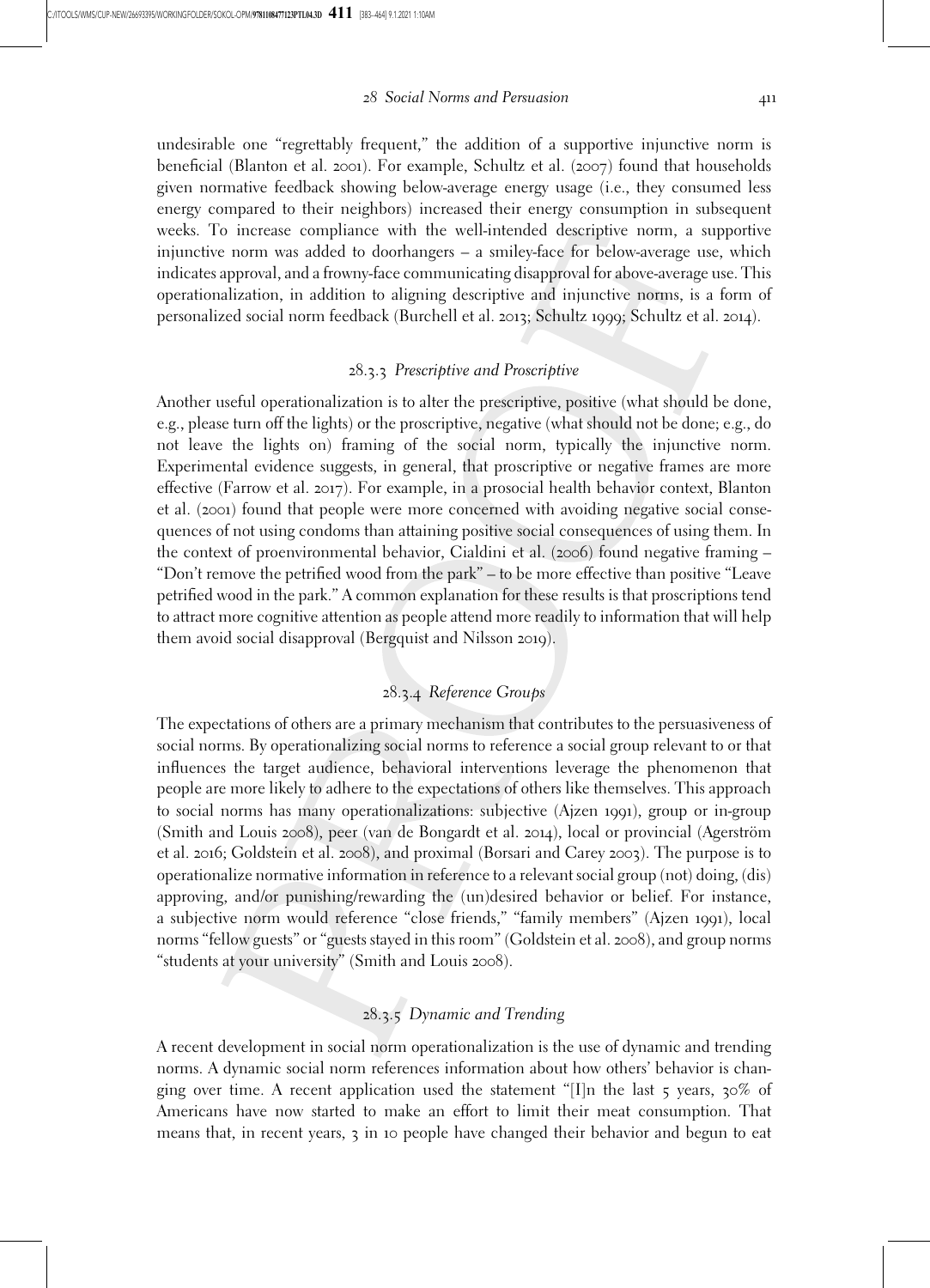less meat than they otherwise would" and found that participants expressed significantly more interest in reducing meat consumption compared to a standard descriptive norm statement (Sparkman and Walton 2017: 3). Relatedly, a trending norm is used to emphasize that a behavior or belief that a minority of people engaged in previously is currently becoming more common. For example, Mortensen et al. (2017: 204) used "In July [previous year], 48% of the MTurk workers who took our surveys donated funds to the SEAA. This increased from 17% in July (2 years previous). Please help if you can" and found that it performed significantly better than a minority norm statement and control.

# 28.4 common norm delivery mechanisms

The delivery of social norms interventions primarily occurs via written and verbal communication modes and print, digital/technological, or confederate media. These include the use of signage (viz. flyers, billboards, etc.), vignettes, print ads, commercials, mailers, and billing statements, which can vary in their degree of active or passive interaction with participants. In addition to analog methods, digital mass and social media are also widespread delivery mechanisms. More direct and active forms of social norm delivery include face-to-face interaction, the use of confederates, and real-time feedback.

Many of the examples in Section 28.3 are representative of interventions that use signage or print delivery methods. For example, Schultz et al. (2007) printed their social norm messages on doorhangers, Cialdini et al. (2006) placed signage in the area in which the desired behavior was to be enacted, and de Groot et al. (2013) printed social norm messages on grocery bags used by participants. In the context of proenvironmental and conservation behavior, the efficacy of these and other delivery methods has been extensively reviewed and critiqued (see Abrahamse et al. 2005; Abrahamse and Steg 2013; Miller and Prentice 2016). In the context of health behavior, interventions use similar communication methods. Examples of these include many of the signs, brochures, and posters designed to reduce problematic drinking on college campuses (i.e., Perkins and Berkowitz 1986; Perkins 2003).

The development of digital and technological delivery mechanisms has been a boon for social norm interventions. For example, as health and medical fields tend to incorporate technology more readily (e.g., tele-medicine), digital delivery is becoming more common. Thus, remote interactions among providers, caregivers, and patients are becoming more common wherein impersonal computer-delivered interventions occur more often at a patient's home, health care facilities, or other settings. In these contexts, though, the efficacy of social norm interventions has been mixed (see Rodriguez et al. 2015). Another interesting use of digital delivery and technology is for real- or relatively real-time feedback. For instance, in the age of social media networks, interventions can use Facebook, Instagram, and Snapchat as tools to enact social transmission of the norm. For example, Bond et al. (2012) used the Facebook News Feed to encourage voting with an intervention that provided local polling station information, an "I Voted" button, a counter of the number of other users who reported voting, and profile pictures of the participant's friends who clicked the "I Voted" button. Another example of technological delivery is the use of smart meters, which provide real-time feedback of users' energy and water consumption (e.g., Schultz et al. 2015).

A less common delivery mode is via confederates. With this method, experiments use individuals who seem to be participants but are actual research team members. For example, Cialdini et al. (1990) instructed confederates to litter or not as actual participants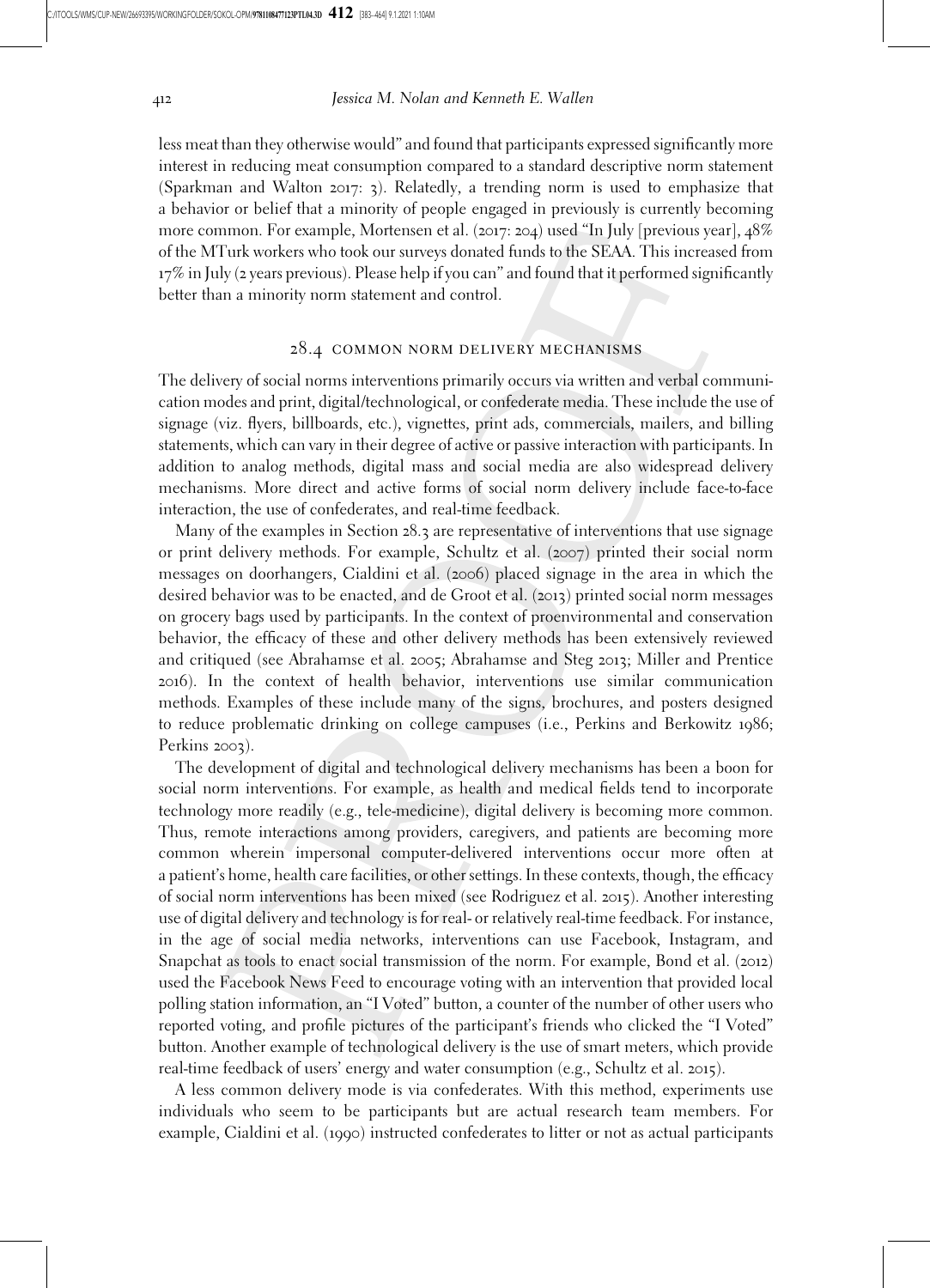witnessed their action and whose subsequent actions were observed by researchers as the dependent variable (see also Aronson and O'Leary 1983). Jacob et al. (2018) similarly used social proof, as it is a chief mechanism of compliance, to increase the salience of the social norm in real-time. In two experiments – one using a passive method, a transparent monetary donation collection box, and the other an active method, a face-to-face interaction with partially filled clothing donation bags – researchers found that providing realtime evidence that the desired target behavior is common is efficacious. In health behavior contexts, a variation called a remote confederate design has been used to persuade healthy eating. Here, as participants enter the research setting, they are told that prior participants did or did not engage in a certain level of a behavior, for example "ate X amount of food" (Robinson et al. 2014; see also Asch 1955). Examples of a confederate design being used in a real-world social norm intervention are those that employ active, face-to-face interactions using influencers or block leaders (see Abrahamse and Steg 2013). These delivery modes use a significant or influential other as an active deliverer of the social norm, which can provide descriptive and injunctive normative information, comparative feedback, and an appropriate reference group.

# 28.5 large-scale implementation exemplars

The relatively small-scale and cross-sectional examples of the previous sections beg the question: can the persuasion and compliance proffered by social norm interventions be scaled up (see review in Nguyen et al. 2019)? To that end, various large-scale initiatives have been implemented over the past two decades. Prominent examples are found in the domains of problematic drinking, various prosocial behaviors, and energy and water conservation.

Under the social norms approach framework, several large-scale problematic drinking interventions have been implemented across the USA. For example, Perkins et al. (2010) implemented a statewide social norms media marketing campaign over an eighteen-month period. Their findings suggest that a social norm intervention can reduce normative misperceptions, increase use of designated drivers, and decrease drink-driving among target audiences. Though many large-scale interventions to reduce alcohol consumption have noted success, others have not (Wechsler et al. 2003) and a meta-analysis by Foxcroft et al. (2015) cautions that several large-scale social norm interventions yield limited benefits for the prevention of alcohol misuse among target audiences.

In the context of prosocial behavior, large-scale interventions become more common. For example, Paluck (2009) implemented a countrywide social norm intervention in Rwanda using radio programs designed to successfully encourage more frequent prosocial behaviors, such as, intra- and intergroup cooperation and communicating with others about traumatic or sensitive issues. Similar mass-media methods are developed and implemented at large scales by organizations like the Population Media Center. From radio to today's interconnected world of social media, interventions have become broader in scope and reach. For instance, Bond et al. (2012) implemented a large-scale randomized controlled trial (RCT) of 61 million participants in the USA to encourage voting behavior. Their finding showed the social norm treatment to perform significantly better than one without. Similar large-scale persuasion and compliance interventions are likely to continue being developed, particularly with social media and big data facilitating implementation.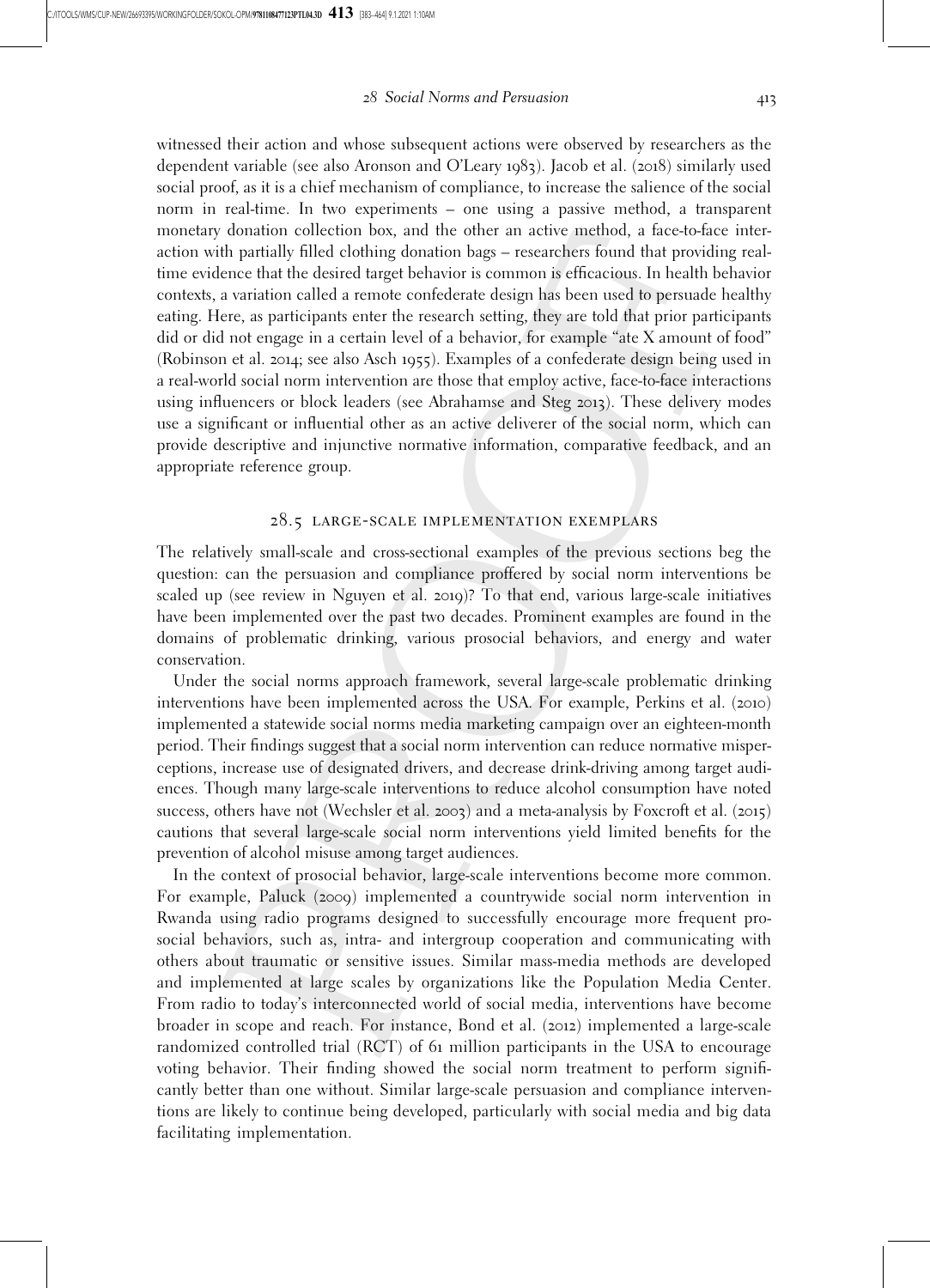Modern challenges of environmental sustainability have ushered in large-scale social norm campaigns to conserve energy and water. A well-known example from Allcott (2011) examined the effect of a social norm intervention – a personalized comparative social norm feedback message – on 600,000 participant households receiving energy utilities from the company Opower (see also Ayres et al. 2012). Similar to Schultz et al. (2007), this study examined the effect that an aligned descriptive and injunctive norm can have on persuading households to reduce their energy usage or continue their below-average usage. Results suggest a small but significant effect of the social norm intervention. In another large-scale example, Jachimowicz et al. (2018) synthesized the results of 211 independent Opower RCTs in 27 states from 16 million participants to examine the effect of social norm feedback on energy conservation behavior. Their work observed second-order normative beliefs – that is, their belief that their neighbors or community approved of energy conservation – to have a significant effect on energy conservation behavior (see also Bicchieri 2017). In the context of water conservation, Ferraro et al. (2013) conducted a countywide intervention encompassing 100,000 water utility customers. Those results found that a social norm intervention can have a significant effect on behavior, particularly on high-use customers, but that the effectiveness of the intervention wanes over time.

Overall, these large-scale examples have implemented social norm interventions using similar conceptual and operational foundations, which, likewise, have similar underlying motivations and mechanisms. Yet, many of the above examples, in general, have scaled up their social norm interventions spatially (geographically) rather than temporally (over time), with results highlighting that the long-term robustness of social norm interventions varies.

### 28.6 underlying motivations and mechanisms

Social norms interventions harness the power of people's tendency to conform to social norms. Conformity that is motivated by a desire to be accurate was labeled as informational social influence by Deutsch and Gerard (1955) and is most strongly connected to descriptive norms (i.e., norms of "is"), while conformity that is motivated by a desire to receive approval or to avoid disapproval is referred to as normative social influence and is most strongly connected to injunctive norms (i.e., norms of "ought"). However, in order to be motivating, social norms must be made salient and/or must correct a misperception about the prevalence of the behavior (descriptive norms) or the extent to which it is approved (injunctive norms). In addition, according to goal-framing theory, when a normative goal is activated it "creates feelings of obligation to act appropriately" (Chapter 29 in this volume). Furthermore, goalframing theory proposes that the felt obligation to comply with norms increases when rulefollowing is widespread, and decreases when norms are disrespected, particularly by in-group members.

Several mechanisms have been proposed for how the need for accuracy and the need for approval work to persuade people to conform to social norms (e.g., Nolan et al. 2020). First, it is possible that people use social norms in a heuristic fashion, assuming that what most people do is both what is right (accurate) and what will earn them the approval of the group, or at least allow them to avoid disapproval. Evidence for the heuristic nature of conformity to social norms comes from research showing that participants are more likely to conform to a descriptive norm message when under cognitive load (Jacobson et al. 2011) and less likely to conform when they are encouraged to elaborate on the message (Kredentser et al. 2012) or are personally involved with the target behavior (Göckeritz et al. 2010).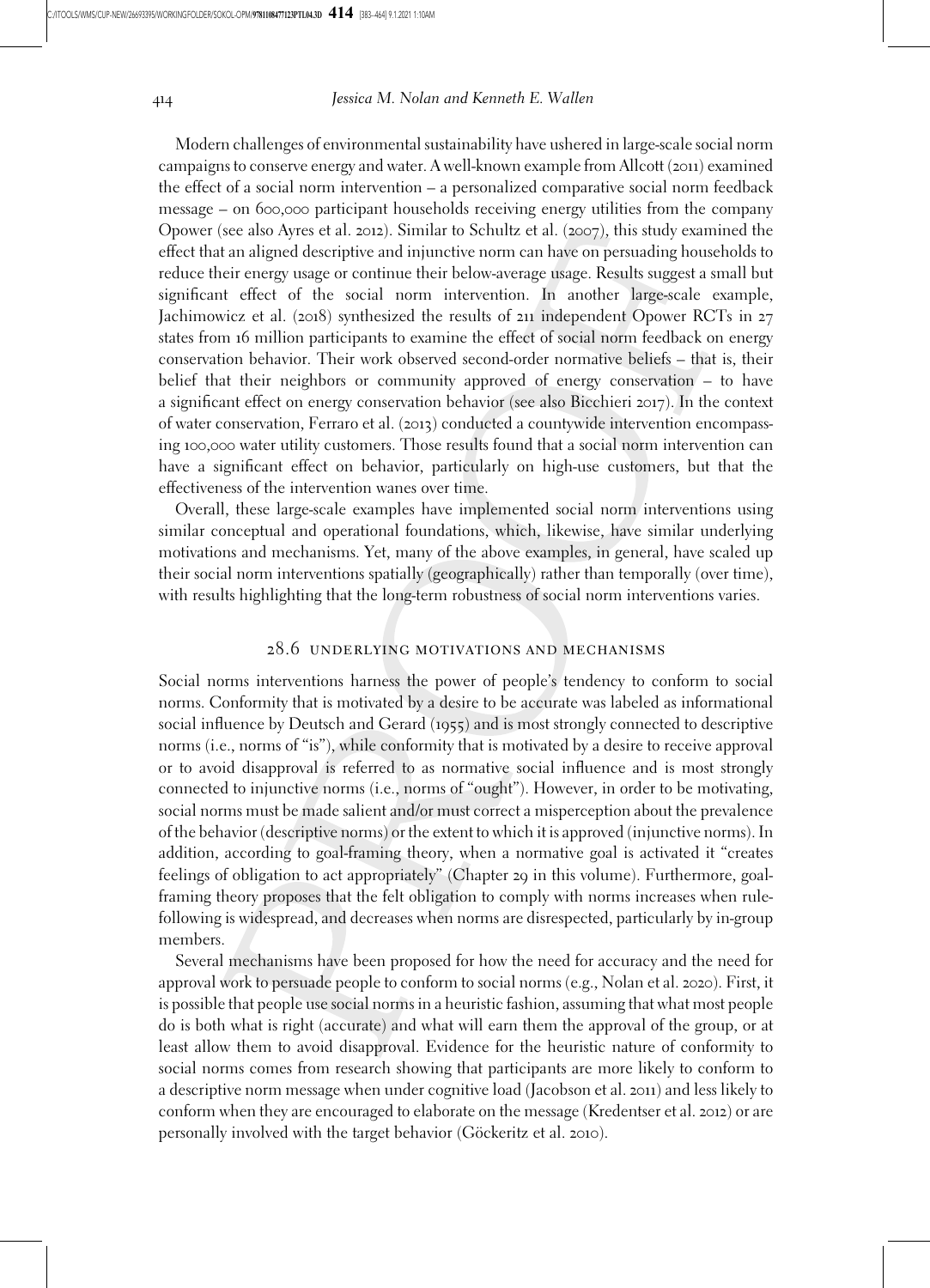Alternatively, social norms may change behavior by first changing individuals' normative beliefs. For example, in their meta-analysis of social norms marketing, Prestwich et al. (2016) found that normative beliefs mediate the relationship between social norms interventions and changes in problematic drinking. Interestingly, other research shows that social norms interventions can have a "cognitive ripple effect" whereby communicating descriptive normative information about one behavior and one referent group can spill over to change normative beliefs about both more proximal and more distal referents as well as related behaviors (Nolan 2011).

Most recently, research in social neuroscience has explored the neural mechanisms underlying conformity to the behavior of others. For example, individuals who showed greater activation of the nucleus accumbens (a reward center) when told that their judgments agreed with those of the group were more likely to make conforming judgments in a subsequent task (Nook and Zaki 2015). The posterior medial frontal cortex (pMFC) has also been implicated. Experimental research using transcranial magnetic stimulation (TMS) shows that individuals are less likely to conform when the pMFC has been downregulated via TMS (Klucharev et al. 2011). Other areas of the brain, such as the right lateral prefrontal cortex (rLPFC) are involved in regulating compliance to social norms when there is a clear threat of punishment for norm violations (Ruff et al. 2013).

# 28.7 best practices

As our review of the recent literature suggests, social norms interventions can be a relatively low-cost, adaptable, scalable, and highly effective way to change behavior. Here we offer four best practices for optimizing success:

- 1) Use a credible source and data. Like most persuasive messages, social norms communications will be most effective when the source of the message is perceived to be credible and the information presented is believable. Message sources that are perceived as having a vested interest or that convey false information may arouse doubt, suspicion, or even reactance in the target audience. For example, social norms messages promoting purchase of sustainable seafood failed in Norwegian supermarkets and backfired in German supermarkets (Richter et al. 2018). This could be because the supermarket was perceived as having a vested interest in the customer purchasing a more expensive seafood option (Germany) or because they became aware that the social norms messages did not convey accurate information about the local norm (signs conveying seven different percentages were rotated each day in the same supermarket).
- 2) Know your *audience*. Social norms interventions tend to be more effective at changing the behavior of those who engage in more of an undesired behavior (e.g., problem drinking) or less of a desired behavior (e.g., recycling). If possible, it is helpful to establish baseline behavior among a target audience so that high users/low adopters can be targeted. When it is not possible to target only those whose behavior needs to change then care should be taken in how descriptive norms are operationalized. For example, households that received normative feedback indicating that they were belowaverage energy consumers actually *increased* their daily energy consumption (Schultz et al. 2007). This is because people conform to social norms, regardless of whether the norm is helpful or harmful.
- 3) Know your context. Practitioners should be mindful of the context in which social norms messages are delivered. Social norms messages promoting desirable behaviors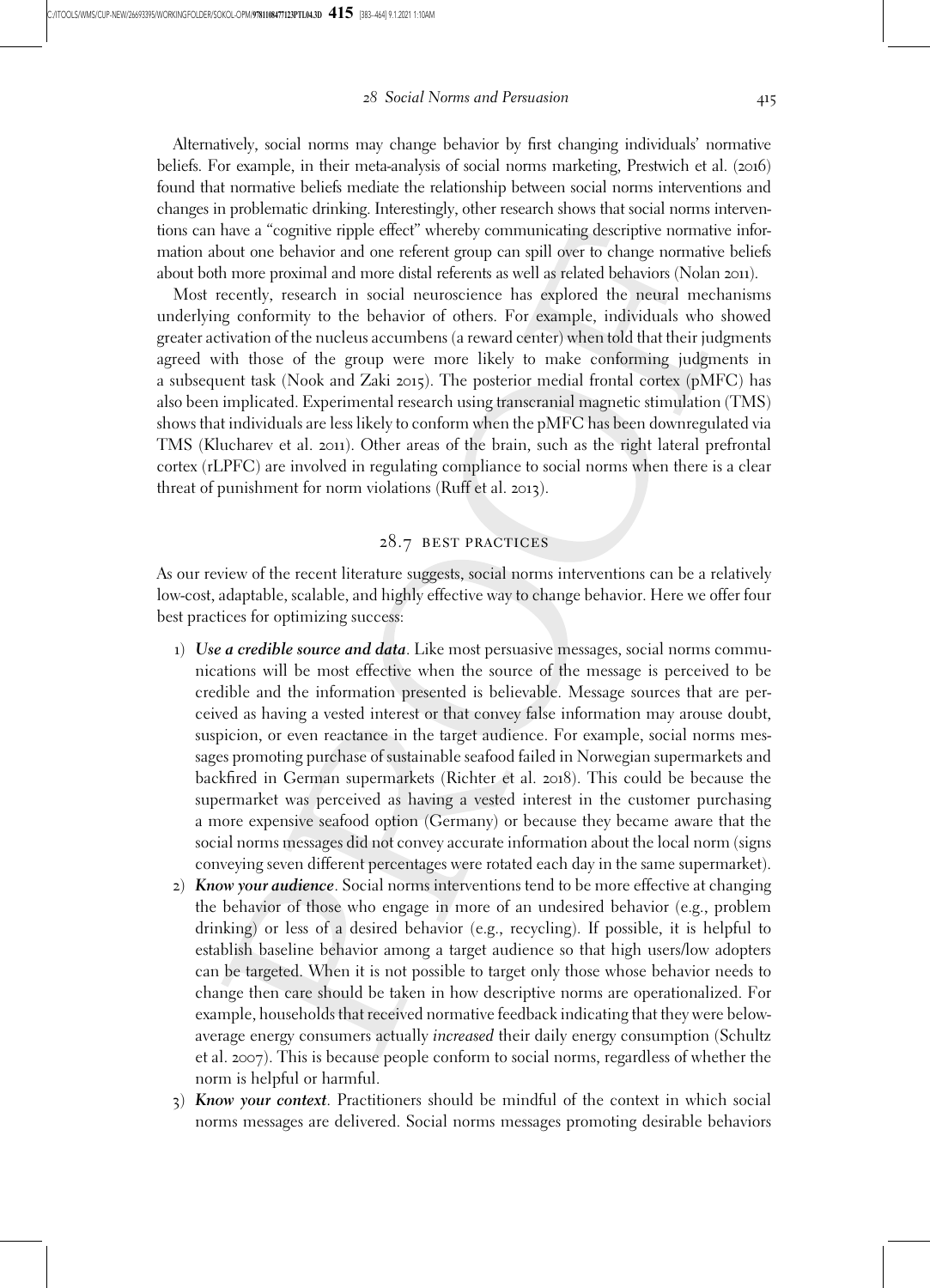can be undermined by contextual cues that suggest the opposite. For example, a sign suggesting that most people don't litter in an area that is heavily littered or that most students drink responsibly on a campus with plentiful alcohol outlets are likely to have little to no effect on behavior (e.g., Scribner et al. 2011). After all, normative beliefs are constructed from observed behavior (or traces of behavior) as well as explicit communications about how common or approved a behavior is.

4) Keep it subtle. Recall that social norms interventions work via a heuristic mechanism, providing social proof of what constitutes appropriate or desirable behavior. The success of the social norms approach, like other "wise" interventions, may be due, in part, to the fact that it is "minimally directive" (Walton and Wilson 2018). That is, normative messages can often appear to simply be providing information, thus minimizing feelings of coercion. Conversely, social norms, and injunctive norms in particular, that are communicated too forcefully (e.g., suggesting that peers think that one should eat healthier) may backfire if they are construed as an attempt to restrict freedom (Stok et al. 2016). The minimally directive nature of social norms interventions may also help to explain why they are underestimated, even by experts (Nolan et al. 2011).

# 28.8 future directions

Providing people with information about the behaviors and beliefs of others is an increasingly common strategy to gain compliance. As our review highlights, the effect that social norms interventions have on a suite of prosocial, health, and proenvironmental behaviors is robust. Yet, within these contexts, a needed future direction is to further substantiate the magnitude and persistence of compliance – behavior change – generated by social norm interventions, particularly as interventions attempt to scale up (Bingenheimer 2019). There is also a need to better understand the interplay between descriptive and injunctive norms and the extent to which one norm inherently communicates the other.

While these contexts covered in our review are not inclusive of all the social norm intervention contexts (e.g., regulatory or tax compliance), a positive trajectory for social norm research would include broadening the scope of behavioral domains, delivery modes, and scales of implementation. This would also facilitate researchers' ability to "give psychology away" and put the persuasive power of social norms to leverage compliance in the hands of people who can use it for positive social change (Nolan et al. 2011). Broadening the contexts in which social norms are applied would also alleviate and disabuse faulty commonsense psychology of persuasion assumptions that lead to erroneous or suboptimal intervention techniques. Future research should continue to investigate how best to transfer knowledge to those positioned to use it, so that they are armed with the best tools available.

A final consideration for the future of social norms and persuasion is to better understand and investigate interactions with policy. That is, how do policies impact social norm interventions in the real world, and how do preexisting or intended changes to social norms impact policy outcomes? These interactions will likely have tremendous impact on both the magnitude and the persistence of compliance that social norm interventions are able to generate. Better linking the academic research that predominates the social norm intervention domain to real-world scenarios and policy instruments via our research questions and experimental designs is an essential first step.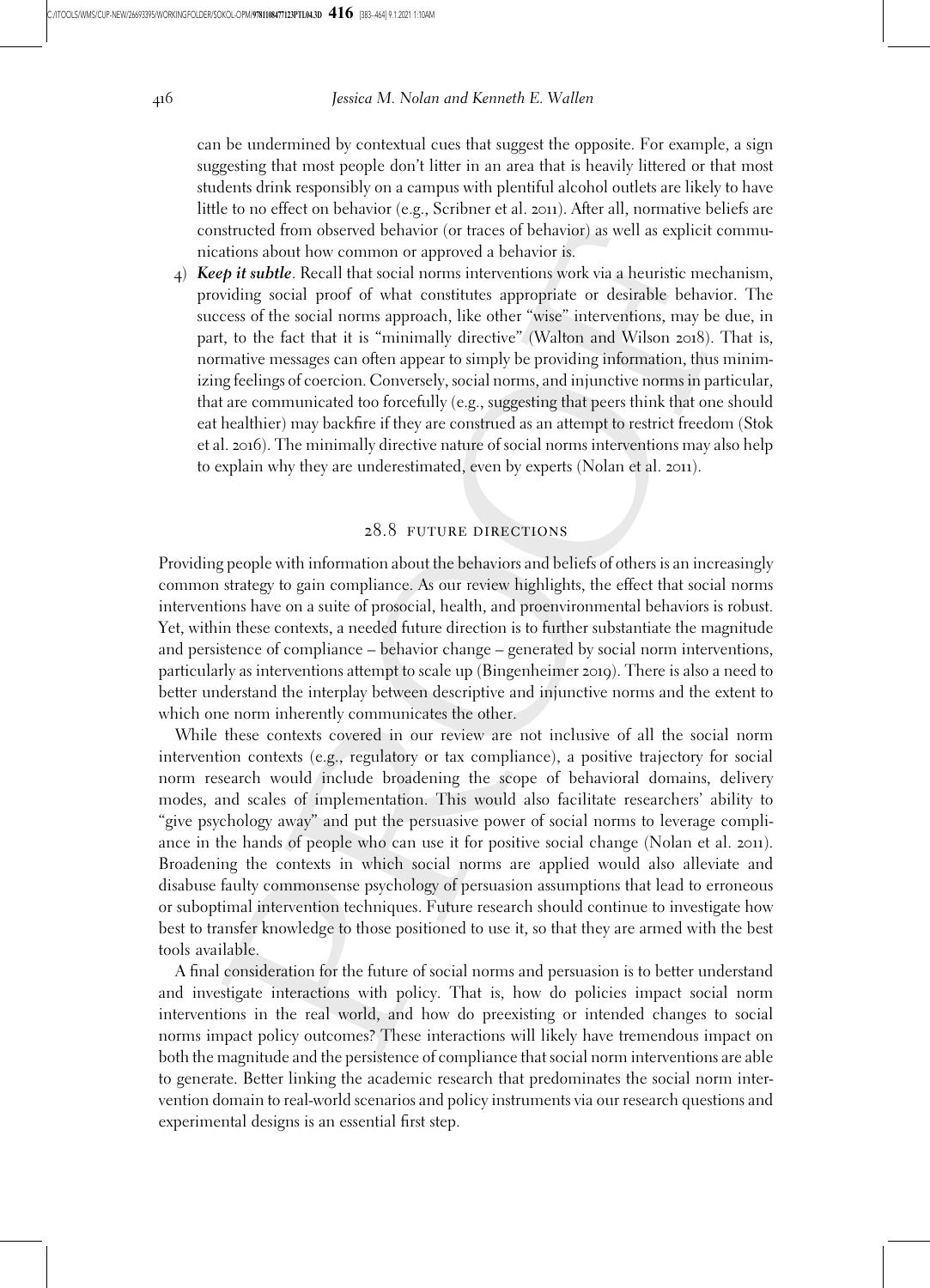#### **REFERENCES**

- Abrahamse, Wokje, and Linda Steg. 2013. "Social Influence Approaches to Encourage Resource Conservation: A Meta-analysis." Global Environmental Change 23: 1773–85.
- Abrahamse, Wokje, Linda Steg, Charles Vlek, and Talib Rothengatter. 2005. "A Review of Intervention Studies Aimed at Household Energy Conservation." Journal of Environmental Psychology 25: 273–91.
- Agerström, Jens, Rickard Carlsson, Linda Nicklasson, and Linda Guntell. 2016. "Using Descriptive Social Norms to Increase Charitable Giving: The Power of Local Norms." Journal of Economic Psychology 52: 147–53.

Allcott, Hunt. 2011. "Social Norms and Energy Conservation." Journal of Public Economics, 95: 1082–95.

- Allcott, Hunt, and Todd Rogers. 2014. "The Short-Run and Long-Run Effects of Behavioral Interventions: Experimental Evidence from Energy Conservation." American Economic Review 104: 3003–37.
- Ajzen, Icek. 1991. "The Theory of Planned Behavior." Organizational Behavior and Human Decision Processes 50: 179–211.
- Aronson, Elliot, and Michael O'Leary. 1983. "The Relative Effectiveness of Models and Prompts on Energy Conservation: A Field Experiment in a Shower Room." Journal of Environmental Systems 12: 219–24.
- Asch, Solomon. 1955. "Opinions and Social Pressure." Scientific American 193: 31–5.
- Ayres, Ian, Sophie Raseman, and Alice Shih. 2012. "Evidence from Two Large Field Experiments that Peer Comparison Feedback Can Reduce Residential Energy Usage." Journal of Law, Economics, and Organization 29: 992–1022.
- Bergquist, Magnus, and Andreas Nilsson. 2019. The DOs and DON'Ts in Social Norms: A Descriptive Don't-Norm Increases Conformity." Journal of Theoretical Social Psychology 3: 158–66.
- Bicchieri, Cristina. 2017. Norms in the Wild. Oxford: Oxford University Press.
- Bingenheimer, Jeffery. 2019. "Veering from a Narrow Path: The Second Decade of Social Norms Research." Journal of Adolescent Health 64: S1–S3.
- Blanton, Hart, Anne Stuart, and Regina van den Eijnden. 2001. "An Introduction to Deviance-Regulation Theory: The Effect of Behavioral Norms on Message Framing." Personality and Social Psychology Bulletin 27: 848–58.
- Bond, Robert, Christopher Fariss, Jason Jones, Adam Kramer, Cameron Marlow, Jaime Settle, and James Fowler. 2012. "A 61-Million-Person Experiment in Social Influence and Political Mobilization." Nature 489: 295–8.
- Borsari, Brian, and Kate Carey. 2003. "Descriptive and Injunctive Norms in College Drinking: A Meta-analytic Integration." Journal of Studies on Alcohol 64: 331–41.
- Burchell, Kevin, Ruth Rettie, and Kavita Patel. 2013. "Marketing Social Norms: Social Marketing and the Social Norm Approach." Journal of Consumer Behaviour 12: 1–9.
- Carcioppolo, Nick, Wei Peng, Du Lun, and Aurora Occa. 2019. "Can a Social Norms Appeal Reduce Indoor Tanning? Preliminary Findings from a Tailored Messaging Intervention." Health Education and Behavior 46: 818–23.
- Cialdini, Robert. 2003. "Crafting Normative Messages to Protect the Environment." Current Directions in Psychological Science 12: 105–9.
- Cialdini, Robert B., and David A. Schroeder. 1976. "Increasing Compliance by Legitimizing Paltry Contributions: When Even a Penny Helps." Journal of Personality and Social Psychology 34: 599–604.
- Cialdini, Robert, and Melanie Trost. 1998. "Social Influence: Social Norms, Conformity and Compliance." In The Handbook of Social Psychology, edited by Daniel Gilbert, Susan Fiske, and Gardner Lindzey, 151–92. New York: McGraw–Hill.
- Cialdini, Robert B., Joyce E. Vincent, Stephen K. Lewis, Jose Catalan, Diane Wheeler, and Betty Lee Darby. 1975. "Reciprocal Concessions Procedure for Inducing Compliance: The Door-in-the-Face Technique." Journal of personality and Social Psychology 31: 206–15.
- Cialdini, Robert, Raymond Reno, and Carl Kallgren. 1990. "A Focus Theory of Normative Conduct: Recycling the Concept of Norms to Reduce Littering in Public Places." Journal of Personality and Social Psychology 58: 1015–26.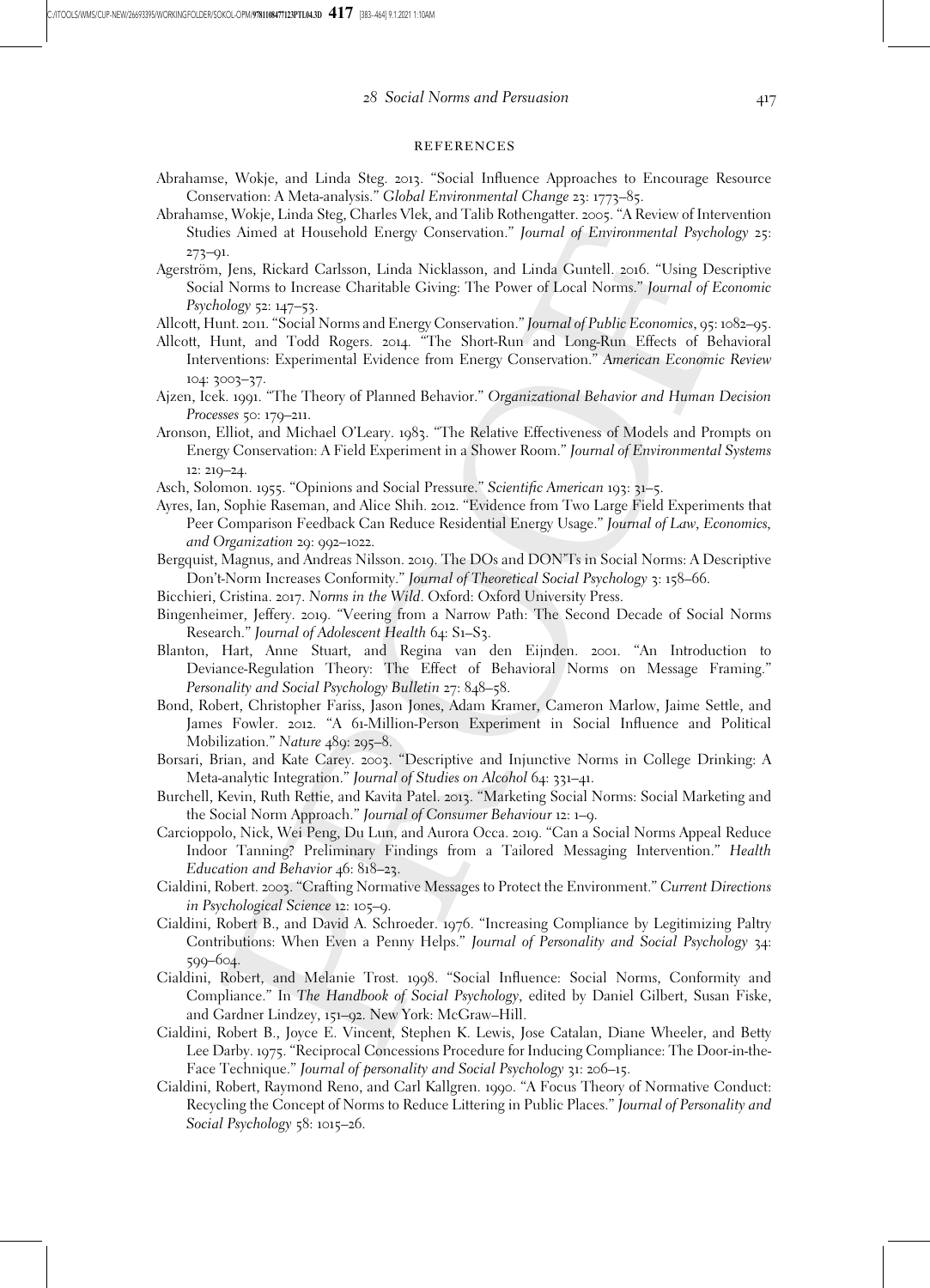- Cialdini, Robert, Linda Demain, Brad Sagarin, Daniel Barrett, Kelton Rhoads, and Patricia Winters. 2006. "Managing Social Norms for Persuasive Impact." Social Influence 1: 3–15.
- de Groot, Judith, Wojke Abrahamse, and Kayleigh Jones. 2013. "Persuasive Normative Messages: The Influence of Injunctive and Personal Norms on Using Free Plastic Bags." Sustainability 5: 1829–44.
- Demarque, Christophe, Laetitia Charalambides, Denis Hilton, and Laurent Waroquier. 2015. "Nudging Sustainable Consumption: The Use of Descriptive Norms to Promote a Minority Behavior in a Realistic Online Shopping Environment." Journal of Environmental Psychology 43: 166–74.
- Deutsch, Morton and Harold Gerard. 1955. "A Study of Normative and Informational Social Influences upon Individual Judgment." Journal of Abnormal and Social Psychology 51: 629–36.
- Farrow, K., G. Grolleau, and L. Ibanez. (2017). "Social Norms and Pro–environmental Behavior: A Review of the Evidence." Ecological Economics 140: 1–13.
- Ferraro, Paul, Juan Miranda, and Michael Price. 2011. "The Persistence of Treatment Effects with Norm-Based Policy Instruments: Evidence from a Randomized Environmental Policy Experiment." American Economic Review 101: 318–22.
- Ferraro, Paul, and Michael Price. 2013. "Using Nonpecuniary Strategies to Influence Behavior: Evidence from a Large-Scale Field Experiment." Review of Economics and Statistics 95:  $64 - 73$
- Foxcroft, David, Maria Moreira, Nerissa Almeida Santimano, and Lesley Smith. 2015. "Social Norms Information for Alcohol Misuse in University and College Students." Cochrane Database of Systematic Reviews 1: doi:10.1002/14651858.CD006748.pub4.
- Freedman, Jonathan L., and Scott C. Fraser. 1966. "Compliance without Pressure: The Foot-in-the-Door Technique." Journal of Personality and Social Psychology 4: 195–202.
- Göckeritz, Suzanne, P. Wesley Schultz, Tania Rendón, Robert Cialdini, Noah Goldstein, and Vlad Griskevicius. 2010. "Descriptive Normative Beliefs and Conservation Behavior: The Moderating Roles of Personal Involvement and Injunctive Normative Beliefs." European Journal of Social Psychology 40: 514–23.
- Goldstein, Noah, Robert Cialdini, and Vlad Griskevicius. 2008. "A Room with a Viewpoint: Using Social Norms to Motivate Environmental Conservation in Hotels." Journal of Consumer Research 35: 472–82.
- Hafner, Rebecca, David Elmes, Daniel Read, and Mathew White. 2019. "Exploring the Role of Normative, Financial and Environmental Information in Promoting Uptake of Energy Efficient Technologies." Journal of Environmental Psychology 63: 26–35.
- Heywood, John, and William Murdock. 2002. "Social Norms in Outdoor Recreation: Searching for the Behavior–Condition Link." Leisure Sciences 24: 283–95.
- Jachimowicz, Jon, Oliver Hauser, Julia O'Brien, Erin Sherman, and Adam Galinsky. 2018. "The Critical Role of Second-Order Normative Beliefs in Predicting Energy Conservation." Nature Human Behaviour 2: 757–64.
- Jacob, Céline, Nicolas Guéguen, and Gaëlle Boulbry. 2018. "How Proof of Previous Donations Influences Compliance with a Donation Request: Three Field Experiments." International Review on Public and Nonprofit Marketing 15: 1–8.
- Jacobson, Ryan, Chad Mortensen, and Robert Cialdini. 2011. "Bodies Obliged and Unbound: Differentiated Response Tendencies for Injunctive and Descriptive Social Norms." Journal of Personality and Social Psychology 100: 433–48.
- Klucharev, Vasily, Moniek Munneke, Ale Smidts, and Guillén Fernández. 2011. "Downregulation of the Posterior Medial Frontal Cortex Prevents Social Conformity." Journal of Neuroscience 31: 11934–40.
- Kredentser, Maia, Leandre Fabrigar, Steven Smith, and Kimberly Fulton. 2012. "Following What People Think We Should Do versus What People Actually Do: Elaboration as a Moderator of the Impact of Descriptive and Injunctive Norms." Social Psychological and Personality Science 3: 341–7.
- Lapinski, Maria, Erin Maloney, Mary Braz, and Hillary Shulman. 2013. "Testing the Effects of Social Norms and Behavioral Privacy on Hand Washing: A Field Experiment." Human Communication Research 39: 21–46.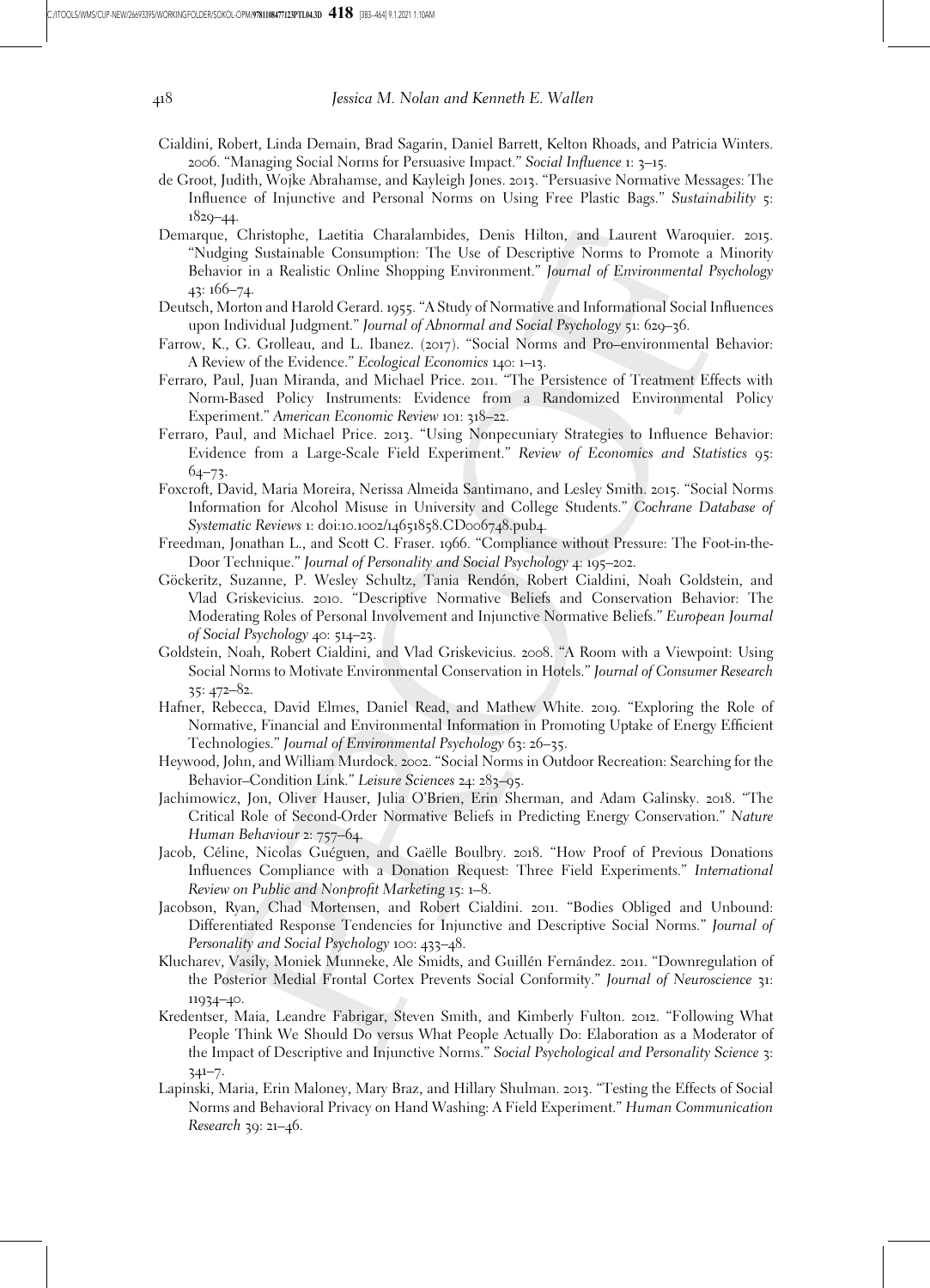- Lede, Ellin, Rose Meleady, and Charles Seger. 2019. "Optimizing the Influence of Social Norms Interventions: Applying Social Identity Insights to Motivate Residential Water Conservation." Journal of Environmental Psychology 62: 105–14.
- Leoniak, Krzysztof, and Wojciech Cwalina. 2019. "The Role of Normative Prompts and Norm Support Cues in Promoting Light-Switching Behavior: A Field Study." Journal of Environmental Psychology 64: 1–11.
- Mackie, Gerry, Francesca Moneti, Holly Shakya, and Elaine Denny. 2015. What Are Social Norms? How Are They Measured? San Diego: UNICEF and University of California–San Diego, Center on Global Justice.
- Margetts, Helen, Peter John, Tobias Escher, and Stéphane Reissfelder. 2011. "Social Information and Political Participation on the Internet: An Experiment." European Political Science Review 3: 321–44.
- Miller, Daniel, and Deborah Prentice. 2016. "Changing Norms to Change Behavior." Annual Review of Psychology 67: 339–61.
- Mortensen, Chad, Rebecca Neel, Robert Cialdini, Christine Jaeger, Ryan Jacobson, and Megan Ringel. 2017. "Trending Norms: A Lever for Encouraging Behaviors Performed by the Minority." Social Psychological and Personality Science 10: 201–10.
- Nguyen, Gabrielle, Elizabeth Costenbader, Kate Plourde, Brad Kerner, and Susan Igras. 2019. "Scaling-Up Normative Change Interventions for Adolescent and Youth Reproductive Health: An Examination of the Evidence." Journal of Adolescent Health 64: S16-S30.
- Nolan, Jessica. 2011. "The Cognitive Ripple of Social Norms Communications." Group Processes and Intergroup Relations 14: 689-702.
- 2017. "Social Norms and Their Enforcement." In The Oxford Handbook of Social Influence, edited by Stephen Harkins, Kipling Williams, and Jerry Burger, 147–64. Oxford: Oxford University Press.
- Nolan, Jessica P., Wesley Schultz, Robert Cialdini, Noah Goldstein, and Vlad Griskevicius. 2008. "Normative Social Influence Is Underdetected." Personality and Social Psychology Bulletin 34: 913–23.
- Nolan, Jessica, Jessica Kenefick, and P. Wesley Schultz. 2011. "Normative Messages Promoting Energy Conservation Will Be Underestimated by Experts ... Unless You Show Them the Data." Social Influence 6: 169–80.
- Nolan, Jessica, P. Wesley Schultz, Robert Cialdini, and Noah Goldstein. 2020. "The Social Norms Approach: A Wise Intervention for Solving Social and Environmental Problems." In Handbook of Wise Interventions: How Social-Psychological Insights Can Help Solve Problems, edited by Gregory Walto n and Alia Crum. New York: Guilford.
- Nook, Eric, and Jamil Zaki. 2015. "Social Norms Shift Behavioral and Neural Responses to Foods." Journal of Cognitive Neuroscience 27: 1412–26.
- Paluck, Elizabeth. 2009. "Reducing Intergroup Prejudice and Conflict Using the Media: A Field Experiment in Rwanda." Journal of Personality and Social Psychology 96: 574–87.
- Paluck, Elizabeth, and Laurie Ball. 2010. Social Norms Marketing Aimed at Gender–Based Violence: A Literature Review and Critical Assessment. New York: International Rescue Committee.
- Pepitone, Albert. 1976. "Toward a Normative and Comparative Biocultural Social Psychology." Journal of Personality and Social Psychology 34: 641–53.
- Perkins, H. Wesley. 2003 "The Emergence and Evolution of the Social Norms Approach to Substance Abuse Prevention." In The Social Norms Approach to Preventing School and College Age Substance Abuse: A Handbook for Educators, Counselors, and Clinicians, edited by H. Wesley Perkins, 3–17. San Francisco: Jossey–Bass.
- Perkins, H. Wesley, and Alan Berkowitz. 1986. "Perceiving the Community Norms of Alcohol Use among Students: Some Research Implications for Campus Alcohol Education Programming." International Journal of the Addictions 21: 961–76.
- Perkins, H. Wesley, Jeffrey Linkenbach, Melissa Lewis, and Clayton Neighbors. 2010. "Effectiveness of Social Norms Media Marketing in Reducing Drinking and Driving: A Statewide Campaign." Addictive Behaviors 35: 866–74.
- Prestwich, Andrew, Ian Kellar, Mark Conner, Rebecca Lawton, Peter Gardner, and Liz Turgut. 2016. "Does Changing Social Influence Engender Changes in Alcohol Intake? A Meta-analysis." Journal of Consulting and Clinical Psychology 84: 845–60.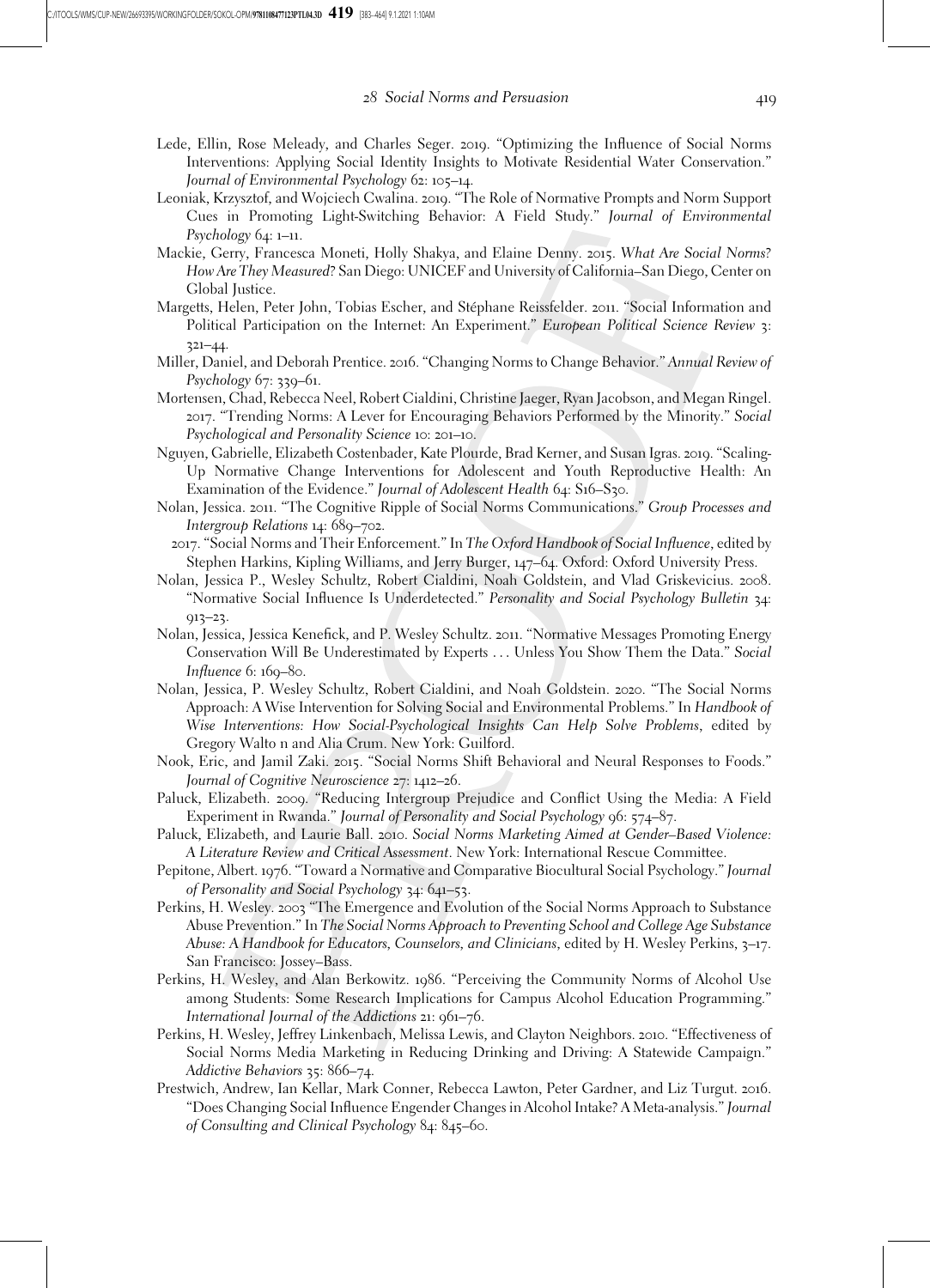- Priebe, Carly, and Kevin Spink. 2015. "Less Sitting and More Moving in the Office: Using Descriptive Norm Messages to Decrease Sedentary Behavior and Increase Light Physical Activity at Work." Psychology of Sport and Exercise 19: 76–84.
- Richetin, Juliette, Marco Perugini, Denny Mondini, and Robert Hurling. 2014. "Conserving Water While Washing Hands: The Immediate and Durable Impacts of Descriptive Norms." Environment and Behavior 48: 343–64.
- Richter, Isabal, John Thøgersen, and Christian Klöckner. 2018. "A Social Norms Intervention Going Wrong: Boomerang Effects from Descriptive Norms Information." Sustainability 10: 2848.
- Robinson, Eric, Jason Thomas, Paul Aveyard, and Suzanna Higgs. 2014. "What Everyone Else Is Eating: A Systematic Review and Meta-analysis of the Effect of Informational Eating Norms on Eating Behavior." Journal of the Academy of Nutrition and Dietetics 114: 414–29.
- Rodriguez, Lindsey, Clayton Neighbors, Dipali Rinker, Melissa Lewis, Brenda Lazorwitz, Rubi Gonzales, and Mary Larimer. 2015. "Remote versus In-Lab Computer-Delivered Personalized Normative Feedback Interventions for College Student Drinking." Journal of Consulting and Clinical Psychology 83: 455.
- Ruff, Christian, Giuseppe Ugazio, and Ernst Fehr. 2013. "Changing Social Norm Compliance with Noninvasive Brain Stimulation." Science 342: 482–4.
- Schultz, P. Wesley. 1999. "Changing Behavior with Normative Feedback Interventions: A Field Experiment on Curbside Recycling." Basic and Applied Social Psychology 21: 25–36.
- Schultz, P. Wesley, Jessica Nolan, Robert Cialdini, Noah Goldstein, and Vlad Griskevicius. 2007. "The Constructive, Destructive, and Reconstructive Power of Social Norms." Psychological Science 18: 429–33.
- Schultz, P. Wesley, Azar Khazian, and Adam Zaleski. 2008. "Using Normative Social Influence to Promote Conservation among Hotel Guests." Social Influence 3: 4–23.
- Schultz, P. Wesley, Alyssa Messina, Giuseppe Tronu, Eleuterio Limas, Rupanwita Gupta, and Mica Estrada. 2014. "Personalized Normative Feedback and the Moderating Role of Personal Norms: A Field Experiment to Reduce Residential Water Consumption." Environment and Behavior 48: 686–710.
- Schultz, P. Wesley, Mica Estrada, Joseph Schmitta, Rebecca Sokoloski, and Nilmini Silva-Send. 2015. "Using In–Home Displays to Provide Smart Meter Feedback about Household Electricity Consumption: A Randomized Control Trial Comparing Kilowatts, Cost, and Social Norms." Energy  $90: 351-8$ .
- Scribner, Robert, Katherine Theall, Karen Mason, Neal Simonsen, Shari Schneider, Laura Towvim, and William DeJong. 2011. "Alcohol Prevention on College Campuses: The Moderating Effect of the Alcohol Environment on the Effectiveness of Social Norms Marketing Campaigns." Journal of Studies on Alcohol and Drugs 72: 232–9.
- Sherif, Muzafer. 1936. The Psychology of Social Norms. New York: Harper.
- Smith, J. Russell, and Winnifred Louis. 2008. "Do As We Say and As We Do: The Interplay of Descriptive and Injunctive Group Norms in the Attitude–Behaviour Relationship." British Journal of Social Psychology 47: 647–66.
- Smith, J. Russell, Winnifred Louis, Deborah Terry, Katharine Greenaway, Miranda Clarke, and Xiaoliang Cheng. 2012. "Congruent or Conflicted? The Impact of Injunctive and Descriptive Norms on Environmental Intentions." Journal of Environmental Psychology 32: 353–61.
- Sparkman, Gregg, and Gregory Walton. 2017. "Dynamic Norms Promote Sustainable Behavior, even if It Is Counternormative." Psychological Science 28: 1663-74.
- Stok, F. Marijn, Emely de Vet, Denise de Ridder, and John de Wit. (2016). "The Potential of Peer Social Norms to Shape Food Intake in Adolescents and Young Adults: A Systematic Review of Effects and Moderators." Health Psychology Review 10: 326–40.
- van Kleef, Gerben, Florian Wanders, Eftychia Stamkou, and Astrid Homan. 2019. "The Social Dynamics of Breaking the Rules: Antecedents and Consequences of Norm–Violating Behavior." Current Opinion in Psychology 6: 25–31.
- van de Bongardt, Daphne, Ellen Reitz, Theo Sandfort, and Maja Dekovic´. 2014. "A Meta-analysis of the Relations between Three Types of Peer Norms and Adolescent Sexual Behavior." Personality and Social Psychology Review 19: 203–34.